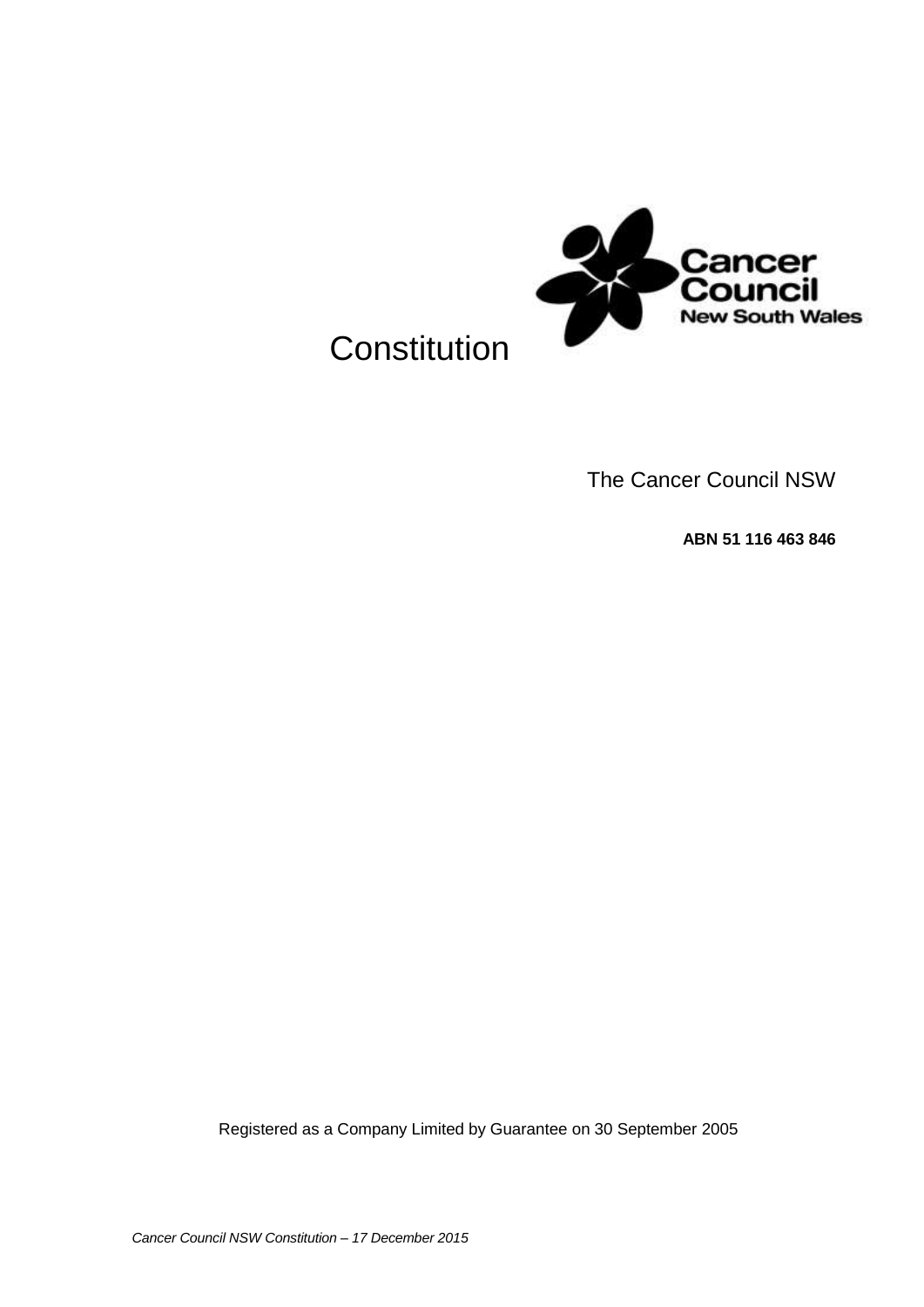# **Contents**

| 1.                                                                                          |                                                                                                  |  |
|---------------------------------------------------------------------------------------------|--------------------------------------------------------------------------------------------------|--|
| 1.1<br>1.2                                                                                  |                                                                                                  |  |
| 2.                                                                                          |                                                                                                  |  |
| 3.                                                                                          |                                                                                                  |  |
| 3.1<br>3.2<br>3.3<br>3.4<br>3.5<br>3.6<br>3.7<br>3.8<br>3.9<br>3.10<br>3.11<br>3.12<br>3.13 |                                                                                                  |  |
| 4.                                                                                          |                                                                                                  |  |
| 4.1<br>4.2<br>4.3<br>4.4<br>4.5                                                             |                                                                                                  |  |
| 5.                                                                                          |                                                                                                  |  |
| 5.1<br>5.2                                                                                  |                                                                                                  |  |
| 6.                                                                                          |                                                                                                  |  |
| 6.1<br>6.2<br>6.3<br>6.4<br>6.5                                                             | Grants to Members for advancing the purposes of the Company 4                                    |  |
| 7.                                                                                          |                                                                                                  |  |
| 7.1<br>7.2<br>7.3<br>7.4<br>7.5<br>7.6<br>7.7<br>7.8<br>7.9<br>7.10<br>7.11<br>7.12         | Notice of adjourned meeting to be given where directors adjourn  Error!<br>Bookmark not defined. |  |
| 7.13                                                                                        | Concor Council NCM Constitution 17 December 2015                                                 |  |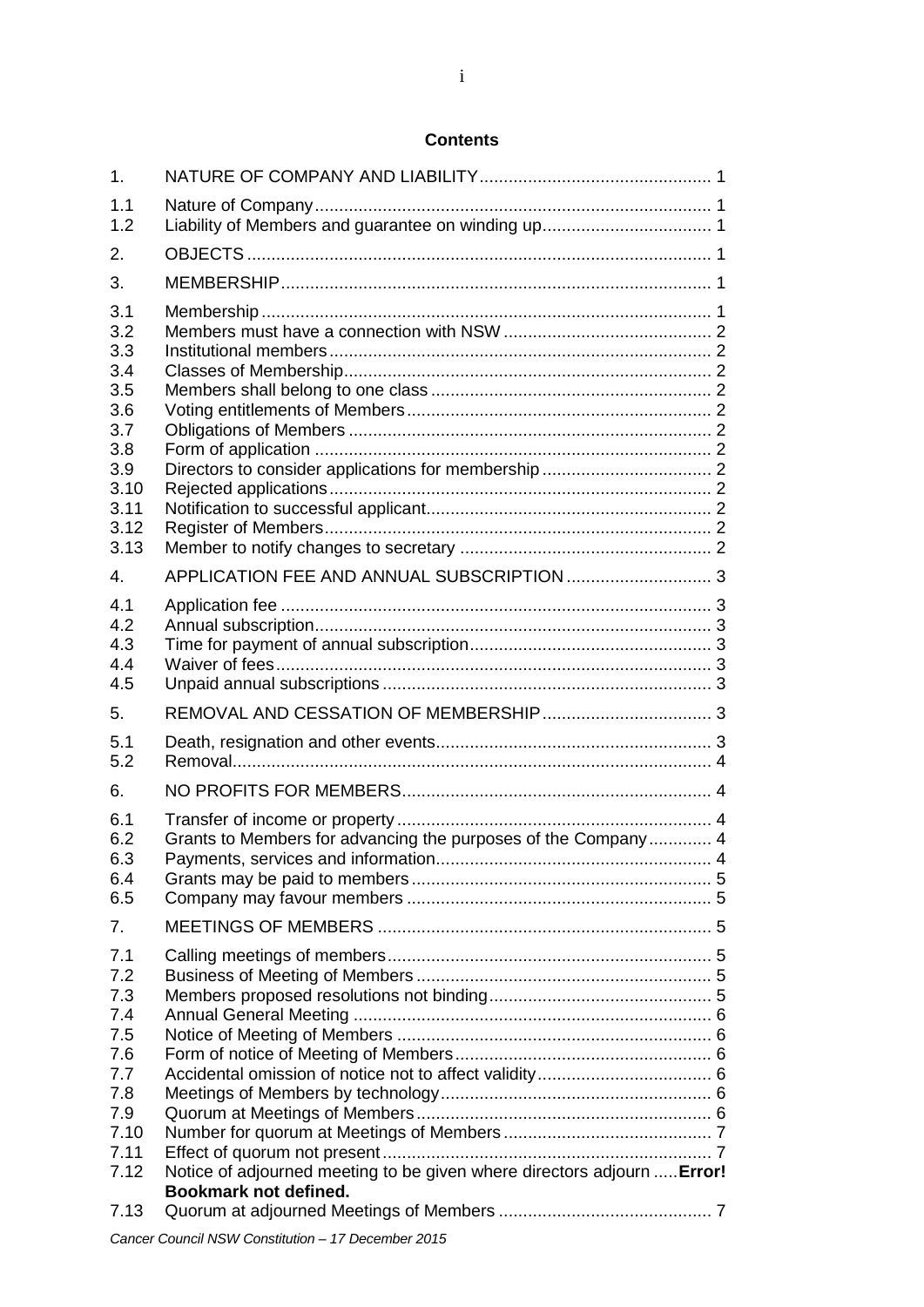| 7.14         |                                                                  |  |
|--------------|------------------------------------------------------------------|--|
| 7.15         |                                                                  |  |
| 7.16         |                                                                  |  |
| 7.17<br>7.18 |                                                                  |  |
| 7.19         |                                                                  |  |
| 7.20         |                                                                  |  |
| 7.21         |                                                                  |  |
| 7.22         |                                                                  |  |
| 7.23         |                                                                  |  |
| 7.24         |                                                                  |  |
| 7.25         |                                                                  |  |
| 8.           |                                                                  |  |
| 8.1          |                                                                  |  |
| 8.2          | Power of person attending as attorney or representative  9       |  |
| 8.3          |                                                                  |  |
| 8.4          |                                                                  |  |
| 8.5          |                                                                  |  |
| 8.6<br>8.7   |                                                                  |  |
| 8.8          |                                                                  |  |
| 8.9          |                                                                  |  |
| 8.10         |                                                                  |  |
| 8.11         |                                                                  |  |
| 8.12         | Member's attendance does not revoke appointment11                |  |
| 9.           | APPOINTMENT AND RETIREMENT OF DIRECTORS11                        |  |
| 9.1          |                                                                  |  |
| 9.2          |                                                                  |  |
| 9.3          |                                                                  |  |
| 9.4          |                                                                  |  |
| 9.5          |                                                                  |  |
| 9.6          |                                                                  |  |
| 9.7<br>9.8   | Retirement                                                       |  |
| 9.9          |                                                                  |  |
| 9.10         | Replacement of Appointed Directors at expiration of their term13 |  |
| 9.11         | Appointment of directors to ensure minimum number 13             |  |
| 9.12         | Term for directors appointed to ensure minimum number 13         |  |
| 9.13         |                                                                  |  |
| 9.14         |                                                                  |  |
| 9.15         |                                                                  |  |
| 9.16         |                                                                  |  |
| 10.          |                                                                  |  |
| 10.1<br>10.2 |                                                                  |  |
| 10.3         |                                                                  |  |
| 10.4         |                                                                  |  |
| 10.5         |                                                                  |  |
| 11.          |                                                                  |  |
| 12.          |                                                                  |  |
| 12.1         |                                                                  |  |
| 12.2         |                                                                  |  |
| 12.3         |                                                                  |  |
|              | Cancer Council NSW Constitution - 17 December 2015               |  |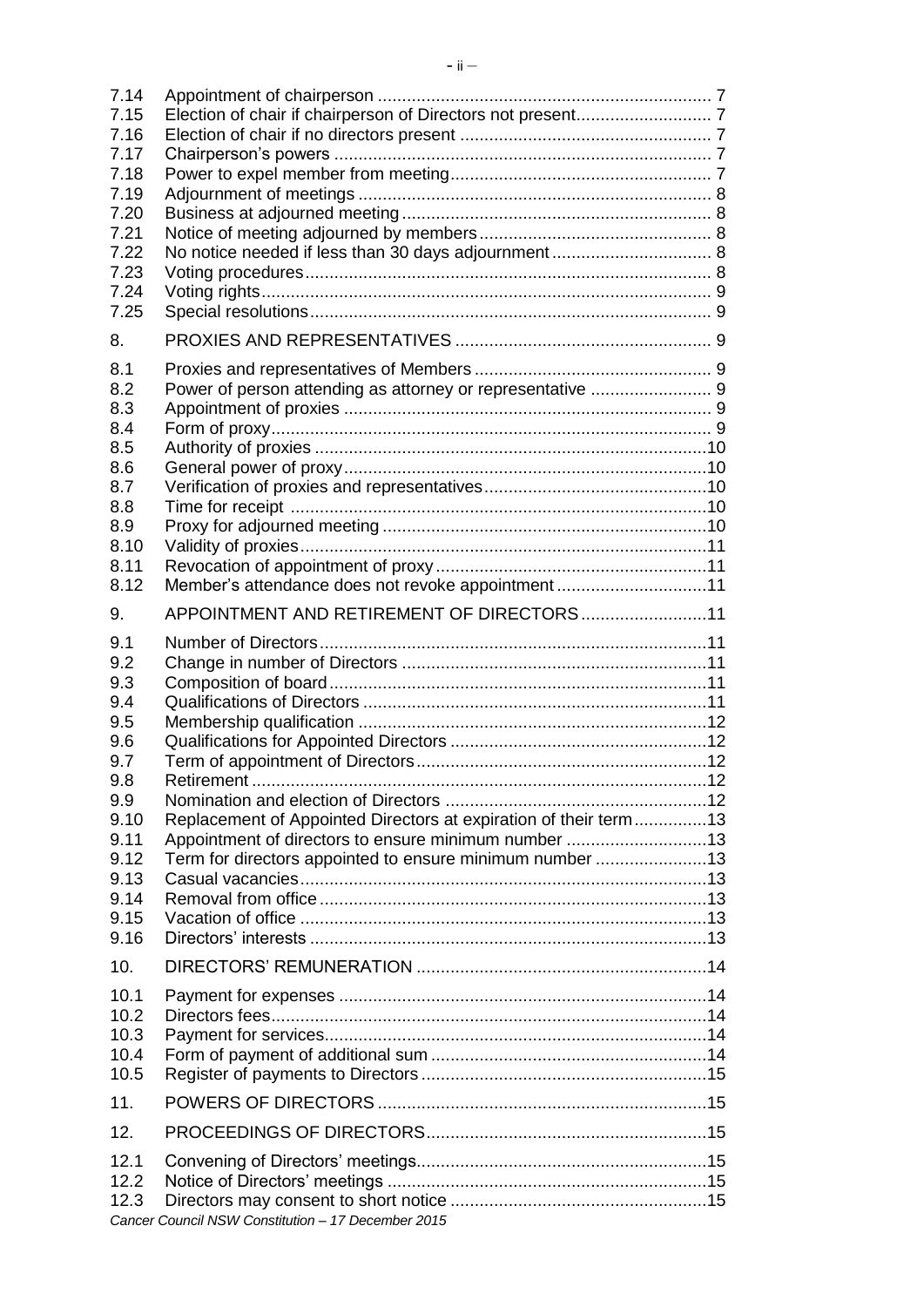| 12.4           |                                                        |  |
|----------------|--------------------------------------------------------|--|
| 12.5           |                                                        |  |
| 12.6           |                                                        |  |
| 12.7           |                                                        |  |
| 12.8           |                                                        |  |
| 12.9           |                                                        |  |
| 12.10          | Circumstances where issue may be referred to members16 |  |
| 12.11          |                                                        |  |
| 12.12          |                                                        |  |
|                |                                                        |  |
| 12.14<br>12.15 | Committee bound to conform to board directions17       |  |
| 12.16          |                                                        |  |
| 12.17          |                                                        |  |
| 12.18          |                                                        |  |
| 12.19          |                                                        |  |
|                |                                                        |  |
|                |                                                        |  |
|                |                                                        |  |
| 13.            |                                                        |  |
| 13.1           |                                                        |  |
| 13.2           |                                                        |  |
|                |                                                        |  |
| 14.            |                                                        |  |
| 14.1           |                                                        |  |
| 14.2           |                                                        |  |
| 15.            |                                                        |  |
| 15.1           |                                                        |  |
| 15.2           |                                                        |  |
| 15.3           |                                                        |  |
| 16.            |                                                        |  |
| 16.1           |                                                        |  |
| 16.2           |                                                        |  |
| 16.3           | Revocation of deductible gift recipient endorsement 19 |  |
| 16.4           |                                                        |  |
| 16.5           |                                                        |  |
| 17.            |                                                        |  |
| 17.1           |                                                        |  |
| 17.2           |                                                        |  |
| 18.            |                                                        |  |
| 18.1           |                                                        |  |
| 18.2           |                                                        |  |
| 18.3           |                                                        |  |
| 19.            |                                                        |  |
| 19.1           |                                                        |  |
| 19.2           |                                                        |  |
| 19.3           |                                                        |  |
| 19.4           |                                                        |  |
| 19.5           |                                                        |  |
| 19.6           |                                                        |  |
| 19.7           |                                                        |  |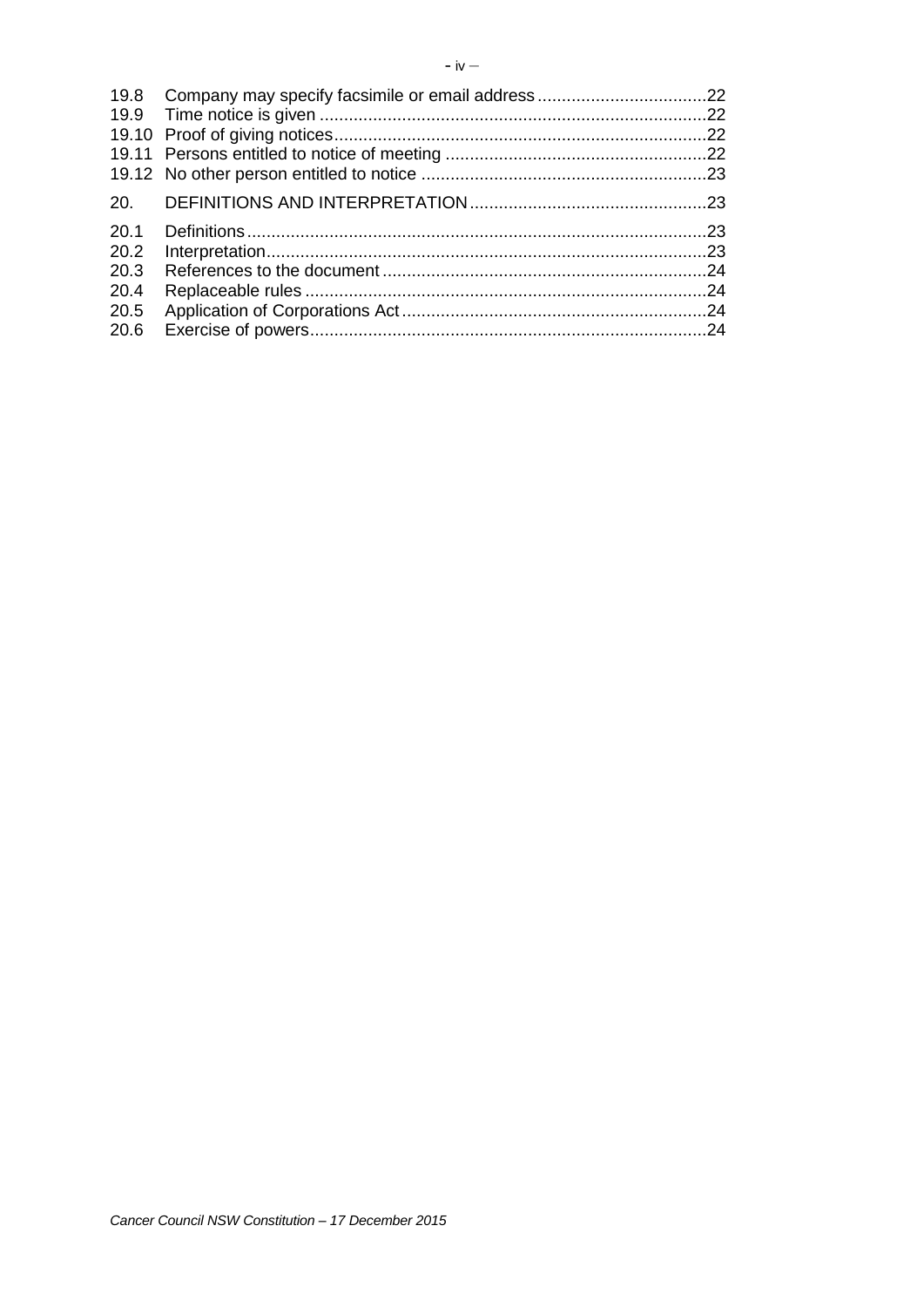# **Corporations Act 2001**

Public company limited by guarantee

# **The Cancer Council NSW**

ACN 116 463 846

# **1. Nature of company and liability**

# **1.1 Nature of Company**

The Company is a public company limited by guarantee.

# **1.2 Liability of Members and guarantee on winding up**

The liability of the Members is limited. Every Member undertakes to contribute \$2 to the assets of the Company if it is wound up while he or she is a Member, or within one year afterwards.

# <span id="page-5-0"></span>**2. Objects**

The Company has the following charitable objects:

- (a) to advocate for improvements in the prevention, treatment and care of persons with cancer;
- (b) to advocate for public health initiatives to reduce the incidence of cancer in the community and to improve cancer survival;
- (c) to support persons with cancer through the provision of information, support services (including accommodation and transport), funding for cancer support groups and other activities;
- (d) to educate the community about cancer and cancer risks and to promote actions that reduce the future incidence of cancer;
- (e) to support, assist and foster research and investigation into the causes, prevention, diagnosis and treatment of cancer;
- (f) to co-operate with and assist other organisations in NSW involved in cancer control and prevention; and
- (g) to engage in fundraising and philanthropy in support of the above objects and for the benefit of persons with cancer and their carers and to provide funding for cancer research.

# **3. Membership**

# **3.1 Membership**

The Members of the Company are the initial Members as identified in the notice of registration lodged with the Australian Securities and Investments Commission and such other persons as the Company admits to membership in accordance with this constitution.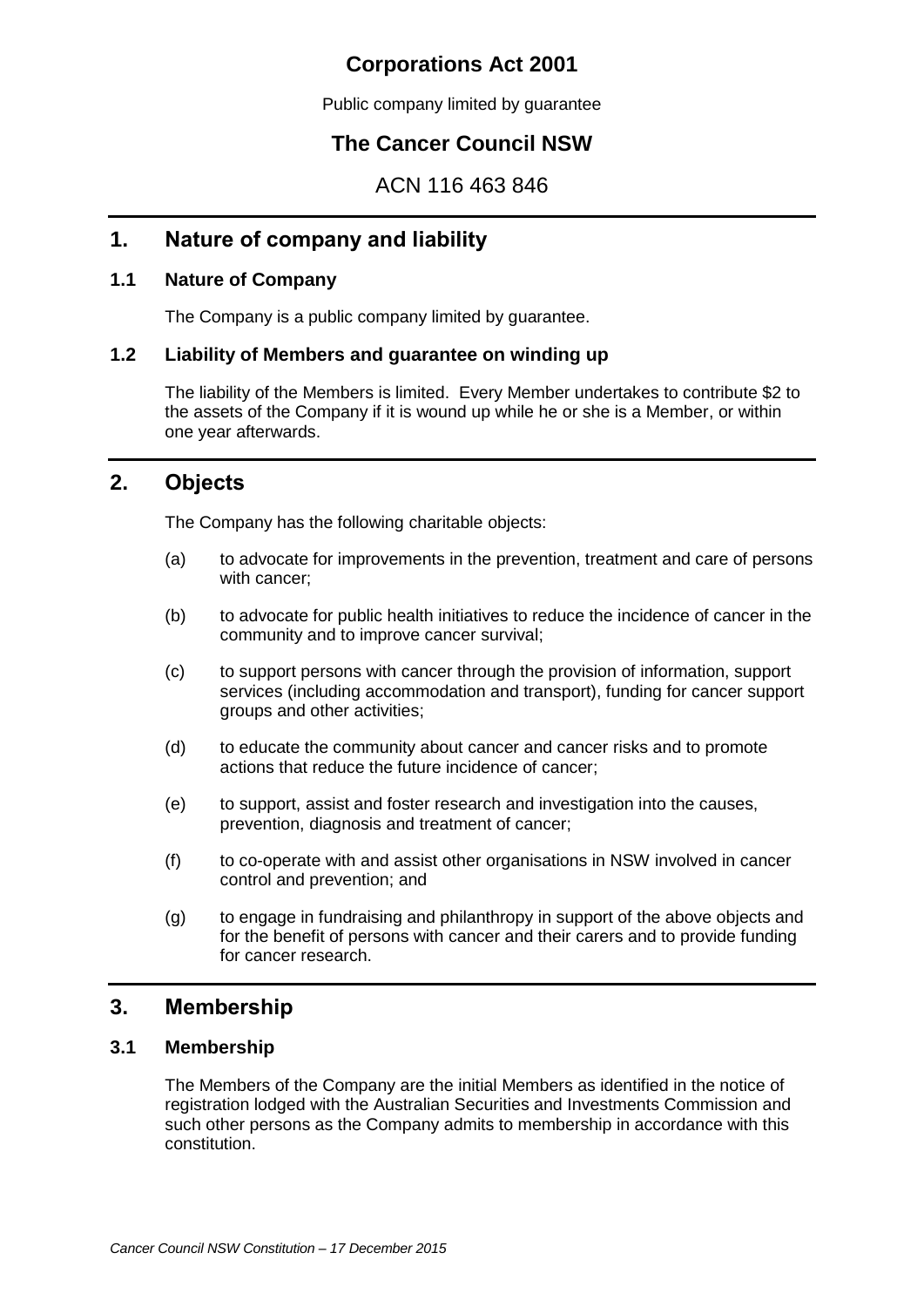# **3.2 Members must have a connection with NSW**

Each Member must be at least 18 years old and have their principal place of residence in the State of New South Wales.

# **3.3 Institutional members**

An entity, other than an individual, who applies for membership must have an office or place of business in the State of New South Wales.

# **3.4 Classes of Membership**

All members of the company will be Ordinary Members.

# **3.5 Members shall belong to one class**

(Repealed).

# **3.6 Voting entitlements of Members**

The Members shall be entitled to vote as set out in clause [7.23\(a\).](#page-13-0)

# **3.7 Obligations of Members**

Subject to clause [4.4,](#page-7-0) all Members must pay the application fee determined in accordance with clause [4.1](#page-7-1) when applying for membership and, in order to maintain membership, pay the annual subscription in accordance with clause [4.2.](#page-7-2)

# **3.8 Form of application**

An application for membership may be in any form that the Directors decide.

# **3.9 Directors to consider applications for membership**

The Directors must consider an application for membership as soon as practicable after its receipt and determine, in their discretion, the admission or rejection of the applicant. The Directors do not have to give reasons for rejecting an application.

# **3.10 Rejected applications**

If an application for membership is rejected, any application fee and the annual subscription must be refunded to the applicant.

# **3.11 Notification to successful applicant**

If an applicant is accepted for membership the Secretary must notify the applicant of admission and the name and details of the applicant must be entered in the Register.

# **3.12 Register of Members**

A register of the Members of the Company must be kept in accordance with the Corporations Act.

# **3.13 Member to notify changes to secretary**

Each Member must notify the Secretary in writing (including by email) of any change in that person's name, address, telephone number, facsimile number or email address within one month after the change.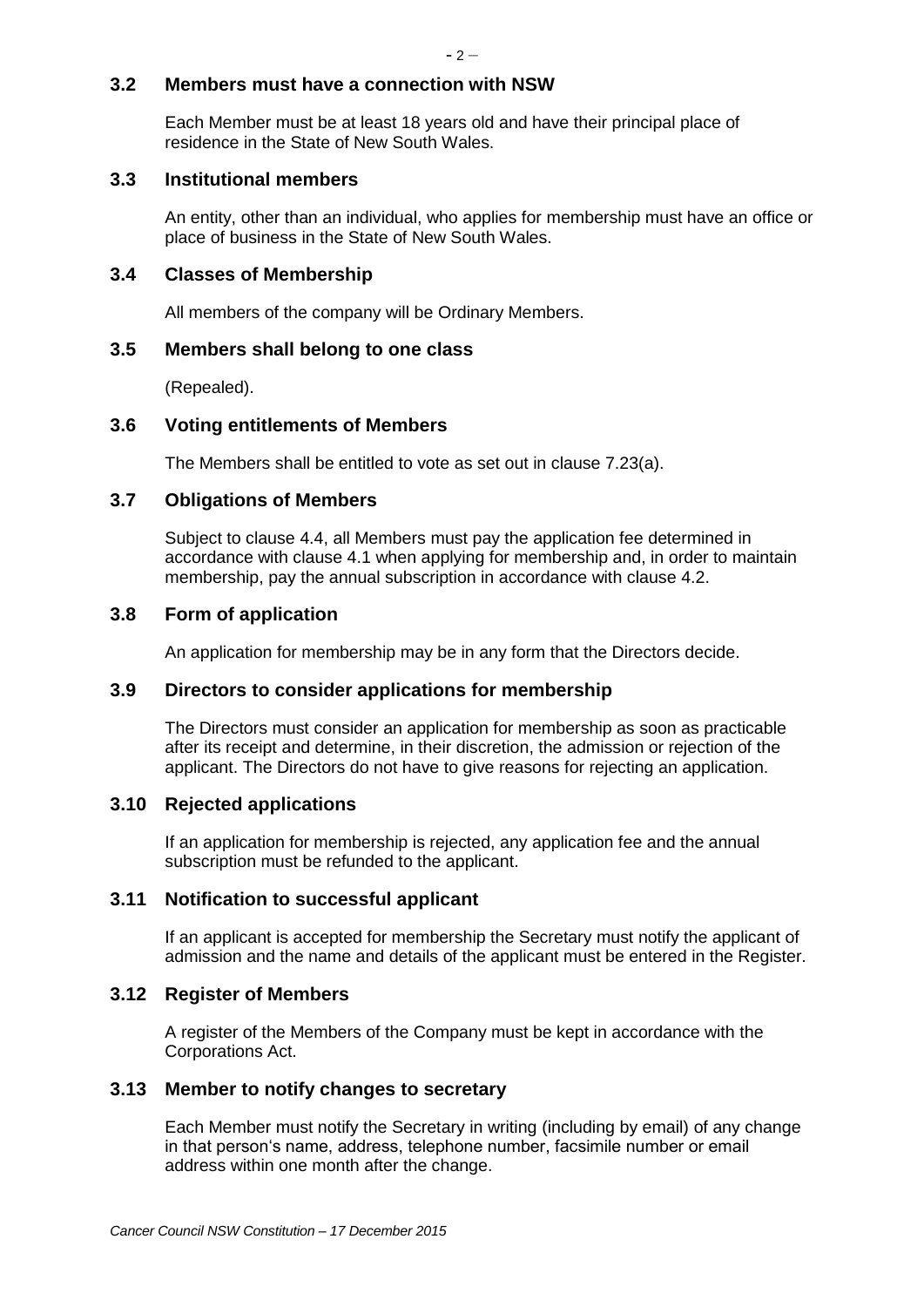# **4. Application fee and annual subscription**

# <span id="page-7-1"></span>**4.1 Application fee**

The application fee payable by each applicant for membership is such sum as the Directors prescribe from time to time.

# <span id="page-7-2"></span>**4.2 Annual subscription**

The annual subscription payable by a Member is such sum as the Directors prescribe from time to time in respect of each class of membership.

# **4.3 Time for payment of annual subscription**

Subject to clause [4.4,](#page-7-0) all annual subscriptions are due and payable in advance on 31 March in each year.

# <span id="page-7-0"></span>**4.4 Waiver of fees**

For any Member, the Directors may waive either or both of:

- (a) the application fee determined in accordance with clause [4.1;](#page-7-1) and
- (b) the annual subscription determined in accordance with clause [4.2.](#page-7-2)

# <span id="page-7-3"></span>**4.5 Unpaid annual subscriptions**

Subject to clause [4.4,](#page-7-0) a Member ceases to be entitled to any of the rights or privileges of membership if the annual subscription of a Member is not paid by 31 May in the relevant year. A notice of the default will be sent to the Member by the Company Secretary. If not rectified by 30 June of the relevant year, the person ceases to be a member. The person may reapply.

# **5. Removal and cessation of membership**

# **5.1 Death, resignation and other events**

A person immediately ceases to be a Member if the person:

- (a) dies;
- (b) resigns as a Member by giving written notice to the Company;
- (c) becomes, in the opinion of an appropriately-qualified medical practitioner, of unsound mind or the person is, or their estate is, liable to be dealt with in any way under a law relating to mental health;
- (d) becomes bankrupt or insolvent or makes any arrangement or composition with his or her creditors;
- (e) in the case of a Member who is a body corporate, is deregistered or otherwise dissolved;
- (f) is removed as a Member under rule [5.2;](#page-8-0)
- (g) ceases to be a Member under rule [4.5;](#page-7-3)
- (h) ceases to satisfy the conditions of membership; or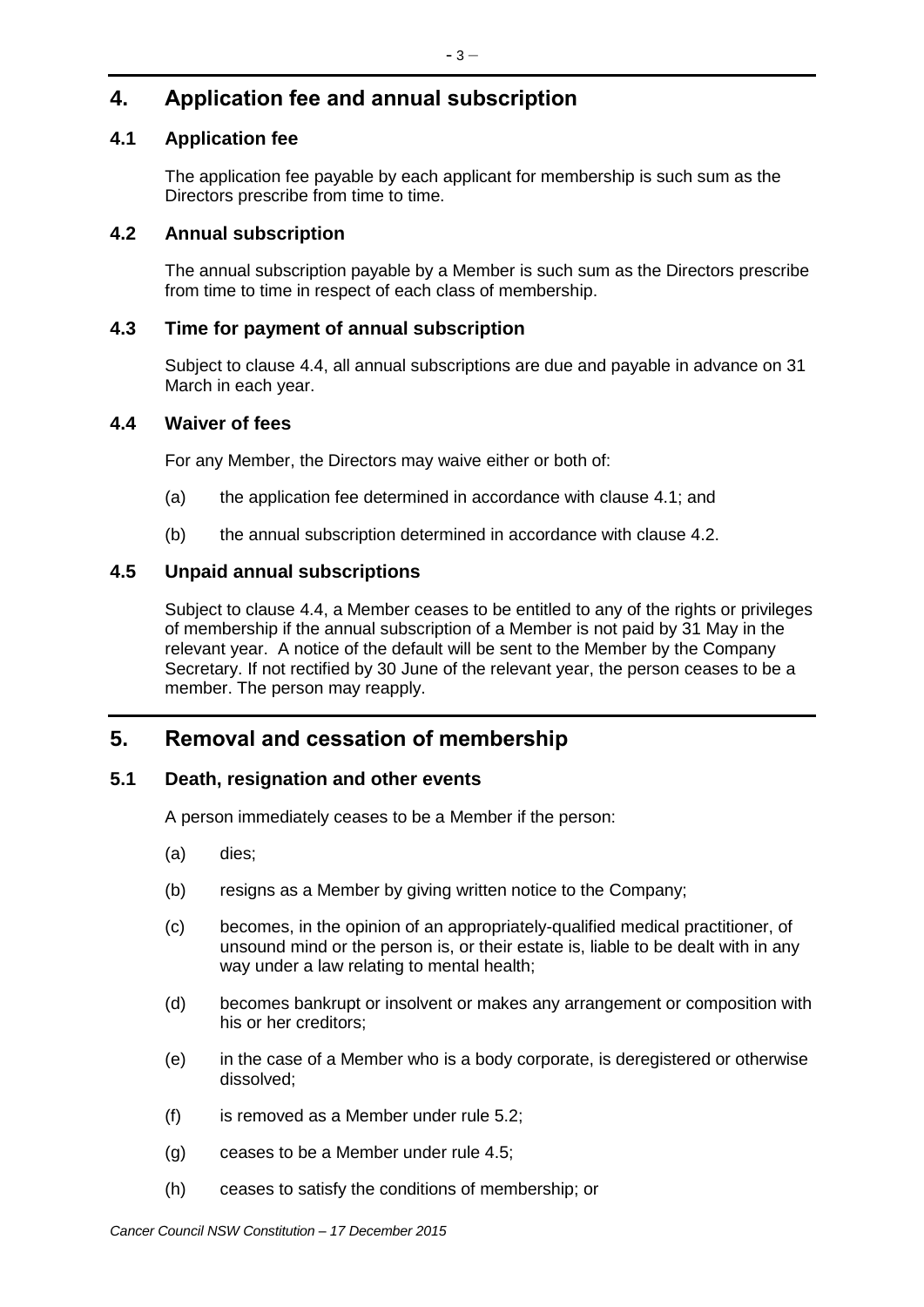(i) becomes, if the Directors so decide in their absolute discretion, an untraceable Member because the person has ceased to reside at, attend or otherwise communicate with his or her registered address.

# <span id="page-8-1"></span><span id="page-8-0"></span>**5.2 Removal**

- (a) The Directors may by resolution revoke a person's membership and remove the Member from the Company's Members register if, in their absolute discretion, the Directors decide it is not in the interests of the Company for the person to remain a Member.
- (b) If the Directors intend to consider a resolution under rule  $5.2(a)$ , at least one week before the meeting at which the resolution is to be considered, they must give the Member written notice:
	- (i) stating the date, place and time of the meeting;
	- (ii) setting out the intended resolution and the grounds on which it is based; and
	- (iii) informing the Member that he or she may attend the meeting and may give an oral or written explanation or submission before the resolution is put to the vote.

# <span id="page-8-2"></span>**6. No profits for members**

# **6.1 Transfer of income or property**

No income or property of the Company may be distributed to any Member.

# **6.2 Grants to Members for advancing the purposes of the Company**

Nothing in this clause [6](#page-8-2) prevents the payment in good faith of a grant to a Member for the purposes of advancing the objects of the Company, provided that:

- (a) the grant is approved by the Board;
- (b) the terms of the grant require that the funds may only be used for a purpose consistent with advancing the objects of the Company; and
- (c) the grant is listed in the annual report and financial statements of the Company.

# **6.3 Payments, services and information**

Nothing in this clause [6](#page-8-2) prevents the payment in good faith of any of the following:

- (a) remuneration to any officers or employees of the Company for services actually rendered to the Company;
- (b) an amount to any Member in return for any services actually rendered to the Company or for goods supplied in the ordinary and usual course of business;
- (c) reasonable and proper interest on money borrowed from any Member; and
- (d) reasonable and proper rent for premises let by any Member to the Company.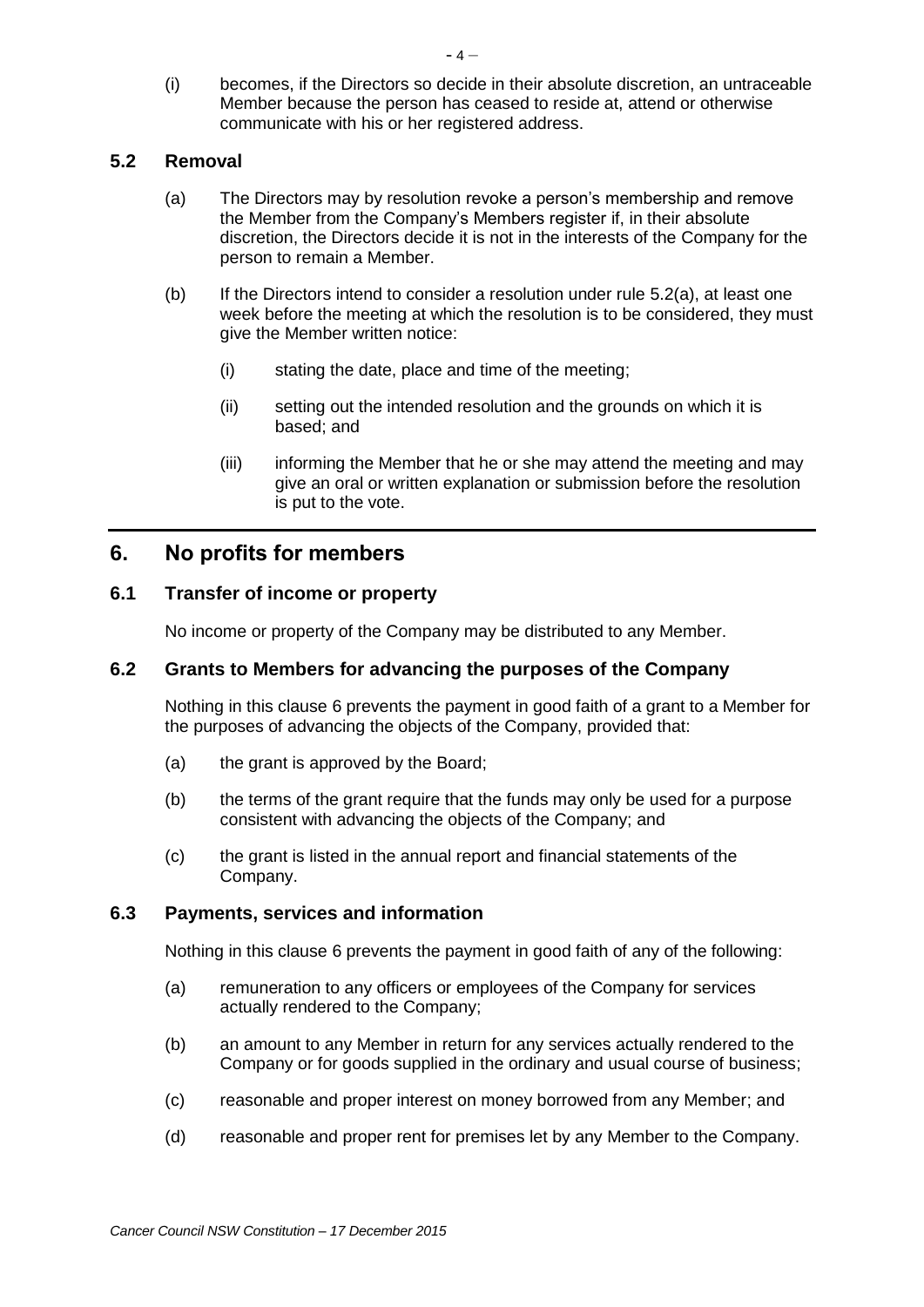# **6.4 Grants may be paid to members**

Nothing in this clause [6](#page-8-2) prevents the distribution of grant monies to Members where the grant is expressly on the basis that the monies be used for the benefit of persons including Members.

# **6.5 Company may favour members**

Nothing in this clause [6](#page-8-2) prevents the Company from providing services or information to the Members on terms which are different from the terms on which services or information are provided to persons who are not Members.

# **7. Meetings of Members**

# **7.1 Calling meetings of members**

- (a) A Meeting of Members may only be called:
	- (i) by a Directors' resolution; or
	- (ii) as provided or required under any applicable law or under any policy adopted by the Directors.
- (b) To the extent permitted by law, the Directors may change the venue for, postpone or cancel a Meeting of Members if:
	- (i) they reasonably consider that the meeting has become unnecessary;
	- (ii) the venue would be unreasonable or impractical; or
	- (iii) a change is necessary in the interests of conducting the meeting efficiently.

# **7.2 Business of Meeting of Members**

Subject to the Corporations Act, only the following types of business may be considered at a Meeting of Members:

- (a) consideration of the annual financial report, Directors report and auditor's report;
- (b) election of Directors;
- (c) appointment of the auditor and auditor's remuneration;
- (d) amendment of the Company's name and/or constitution;
- (e) business proposed by the Directors; and
- (f) resolutions proposed by the Members.

# <span id="page-9-0"></span>**7.3 Members proposed resolutions not binding**

Resolutions proposed by the Members under clause [7.2\(f\)](#page-9-0) shall be noted by the Directors but shall not be binding on the Directors.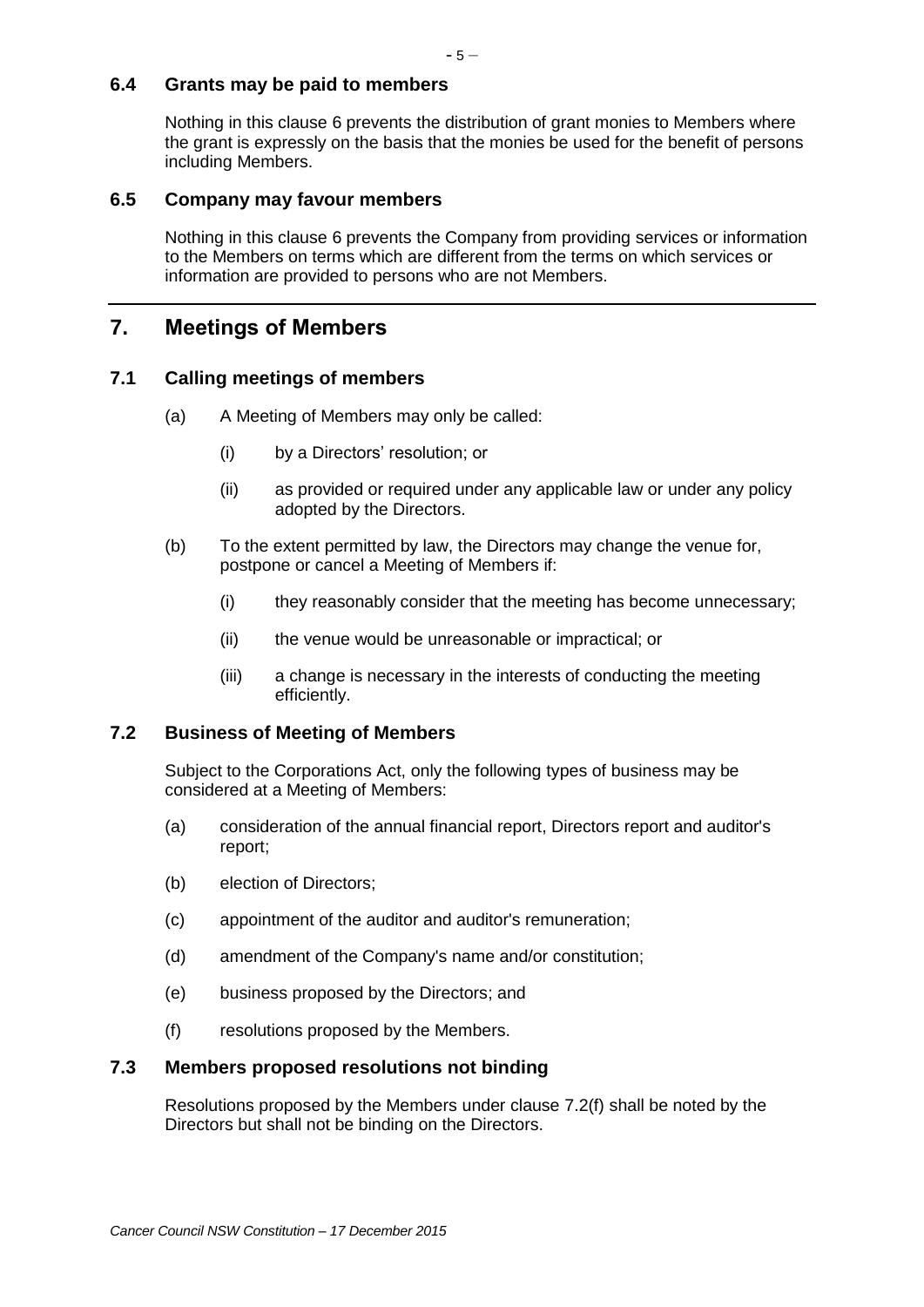# **7.4 Annual General Meeting**

The Company must hold its Annual General Meeting (being a Meeting of Members) in accordance with the Corporations Act.

# **7.5 Notice of Meeting of Members**

- (a) Written notice of a Meeting of Members must be given to each person who is, at the date of the notice, a member, director or, if applicable, the auditor of the Company. The notice must specify the place, the day and the hour of meeting and, if the meeting is to be held in two or more places, the technology that will be used to facilitate the meeting, the general nature of the business to be transacted and any other matters as are required by the Corporations Act.
- (b) A person's attendance at a Meeting of Members waives any objection that person may have to:
	- (i) a failure to give notice, or the giving of a defective notice, of the meeting unless, at the beginning of the meeting, the person objects to the holding of the meeting; and
	- (ii) the consideration of a particular matter at the meeting which is not within the business referred to in the notice of meeting, unless the person objects to considering the matter when it is presented.

# **7.6 Form of notice of Meeting of Members**

A notice of a Meeting of Members may be given by any form of communication permitted by the Corporations Act.

# **7.7 Accidental omission of notice not to affect validity**

The accidental omission to give notice of any Meeting of Members or proxy form to, or the non-receipt of a notice or proxy form by, a Member entitled to receive notice does not invalidate a resolution passed at the Meeting of Members.

# **7.8 Meetings of Members by technology**

- (a) The simultaneous linking together by telephone or other electronic means of a sufficient number of the members in person to constitute a quorum constitutes a meeting of the members, provided each member has a reasonable opportunity to participate at the meeting.
- (b) All the provisions in this constitution relating to meetings of the members apply, as far as they can, with any necessary changes, to meetings of the members by telephone or other electronic means.
- (c) A member who takes part in a meeting by telephone or other electronic means is taken to be present in person at the meeting.
- (d) A meeting by telephone or other electronic means is taken as held at the place decided by the chairperson of the meeting, as long as at least one of the members involved was at that place for the duration of the meeting.

# **7.9 Quorum at Meetings of Members**

Business may not be transacted at a Meeting of Members unless a quorum of Members is present at the time when the meeting proceeds to business.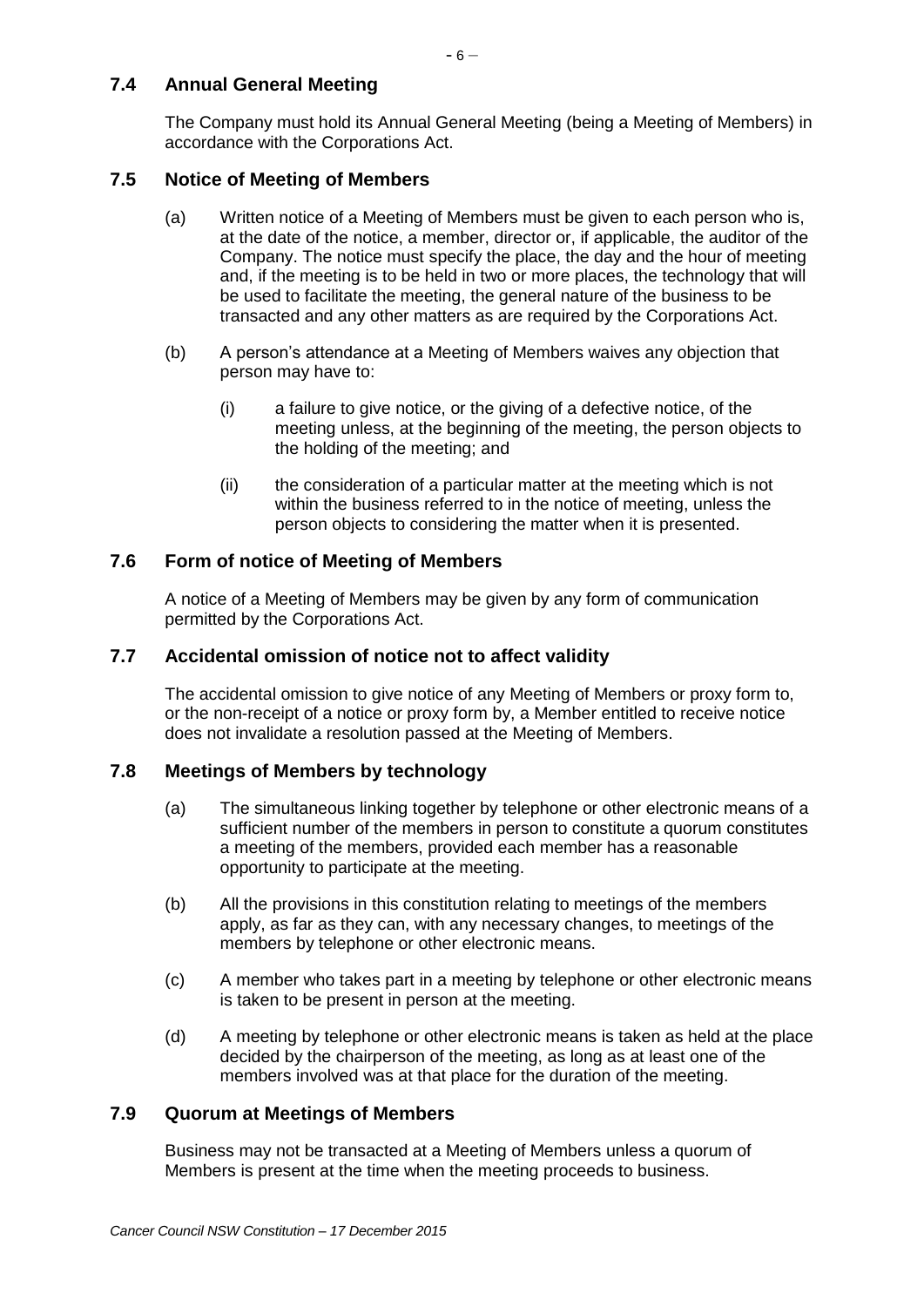# **7.10 Number for quorum at Meetings of Members**

Except as otherwise set out in this document, **[4**] Members who are entitled to vote, present in person or by representative, is a quorum.

# **7.11 Effect of quorum not present**

If a quorum is not present within half an hour from the time appointed for the meeting or a longer period allowed by the chairperson:

- (a) if the meeting was convened by or on the requisition of Members, it must be dissolved.
- <span id="page-11-0"></span>(b) otherwise, it must stand adjourned to the same day in the next week at the same time and place or to another day and at another time and place determined by the Directors.

# **7.12 Quorum at adjourned Meetings of Members**

At the adjourned meeting held under clause [7.11\(b\),](#page-11-0) if a quorum is not present within half an hour after the time appointed for the meeting, the meeting must be dissolved.

# **7.13 Appointment of chairperson**

If the Directors have elected one of their number as chairperson of their meetings, that person is entitled to preside as chairperson at every Meeting of Members.

# **7.14 Election of chair if chairperson of Directors not present**

The Directors present at a Meeting of Members must elect one of their number to chair the meeting if either of the following applies:

- (a) a Director has not been elected as the chairperson of Directors meetings.
- (b) the chairperson is not present within 15 minutes after the time appointed for the holding of the meeting or is unwilling to act.

# **7.15 Election of chair if no directors present**

The Members present at a Meeting of Members must elect one of their number to chair the meeting if there are no Directors present within 15 minutes after the time appointed for the holding of the meeting or all Directors present decline to take the chair.

# **7.16 Chairperson's powers**

Subject to the terms of this document dealing with adjournment of meetings, the ruling of the chairperson on all matters relating to the order of business, procedure and conduct of the Meeting of Members is final and no motion of dissent from a ruling of the chairperson may be accepted.

# **7.17 Power to expel member from meeting**

The chairperson, in their discretion may expel any Member or Director from a Meeting of Members if the chairperson reasonably considers that the Member or Director's conduct is inappropriate behaviour. Without limiting the foregoing, any of the following conduct may be considered inappropriate in a Meeting of Members:

(a) the use of offensive or abusive language which is directed to any person, object or thing; and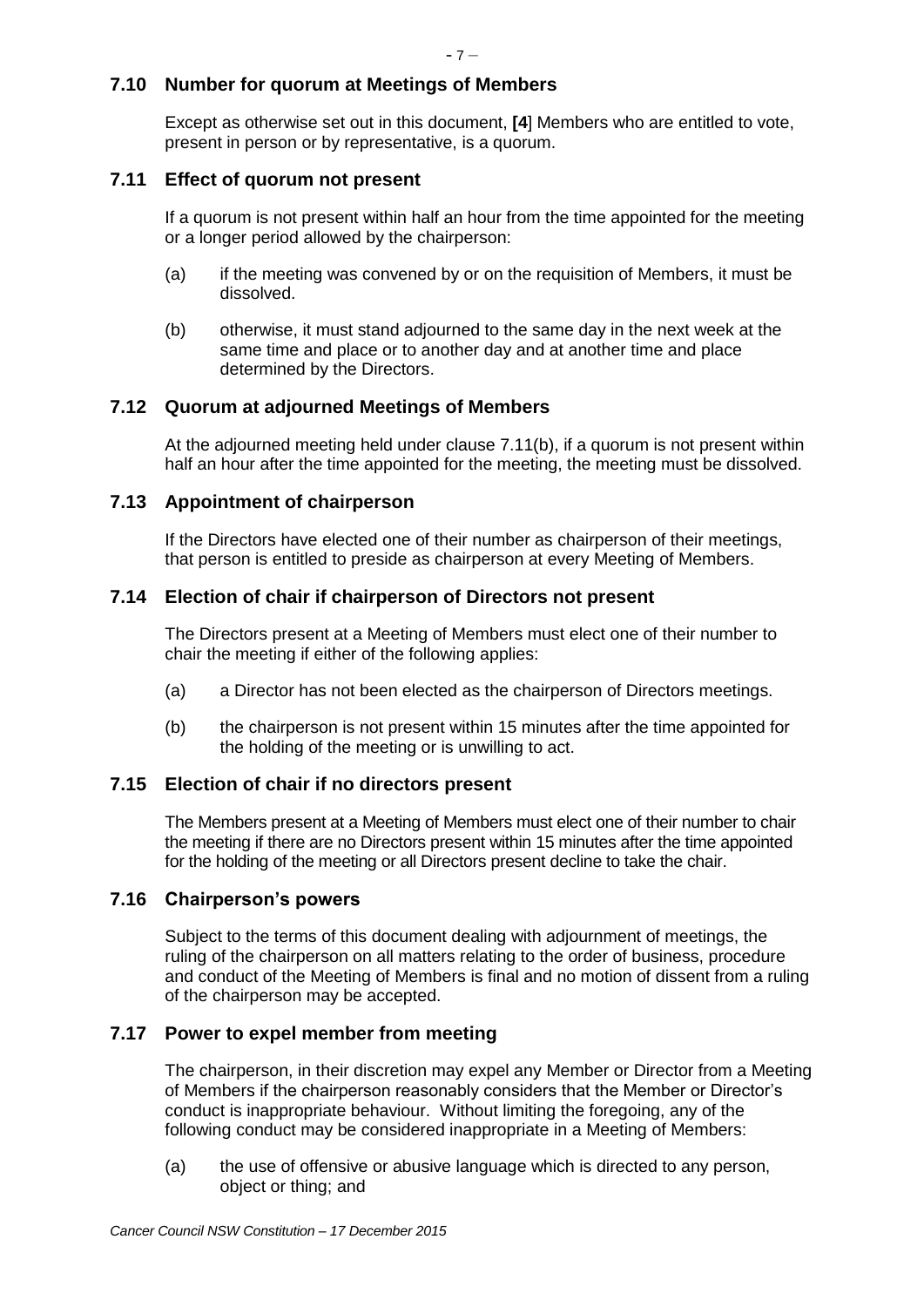(b) attendance at the meeting while under the influence of any kind of drug including but not limited to any alcoholic substance.

# **7.18 Adjournment of meetings**

The chairperson may, and must if so directed by the meeting, adjourn the meeting to another time and to another place.

# **7.19 Business at adjourned meeting**

The only business that may be transacted at any adjourned meeting is the business left unfinished at the meeting from which the adjournment took place.

# **7.20 Notice of meeting adjourned by members**

When a meeting is adjourned for 30 days or more, notice of the adjourned meeting must be given as in the case of an original meeting.

# **7.21 No notice needed if less than 30 days adjournment**

Except when a meeting is adjourned for 30 days or more, it is not necessary to give a notice of an adjournment or of the business to be transacted at an adjourned meeting.

# **7.22 Voting procedures**

- (a) Except where by law a resolution requires a special majority, questions arising at a Meeting of Members must be decided by a majority of votes cast by the Members present at the meeting. Such a decision is for all purposes a decision of the Members.
- (b) Where the votes on a proposed resolution are equal, the Chair of a Meeting of Members is entitled to a second or casting vote.
- (c) A resolution put to the vote of a Meeting of Members must be decided on a show of hands unless, before the vote is taken or before or immediately after the declaration of the result of the show of hands, a poll is demanded by:
	- (i) the chairperson of the meeting; or
	- (ii) at least 2 Members present and with the right to vote on the resolution.
- (d) A demand for a poll does not prevent a Meeting of Members continuing to transact any business except the question on which the poll has been demanded.
- (e) Unless a poll is duly demanded, a declaration by the chairperson of a Meeting of Members that a resolution has on a show of hands been carried, carried unanimously, carried by a particular majority, or lost, and an entry to that effect in the book containing the minutes of the company's proceedings, is conclusive evidence of the fact without proof of the number or proportion of the votes recorded in favour of or against the resolution.
- (f) If a poll is duly demanded at a Meeting of Members, it must be taken in such manner, and either at once or after an interval or adjournment or otherwise, as the chairperson of the meeting directs. The result of the poll is the resolution of the meeting at which the poll was demanded.
- (g) A poll demanded at a Meeting of Members on the election of a chairperson of the meeting or on a question of adjournment must be taken immediately.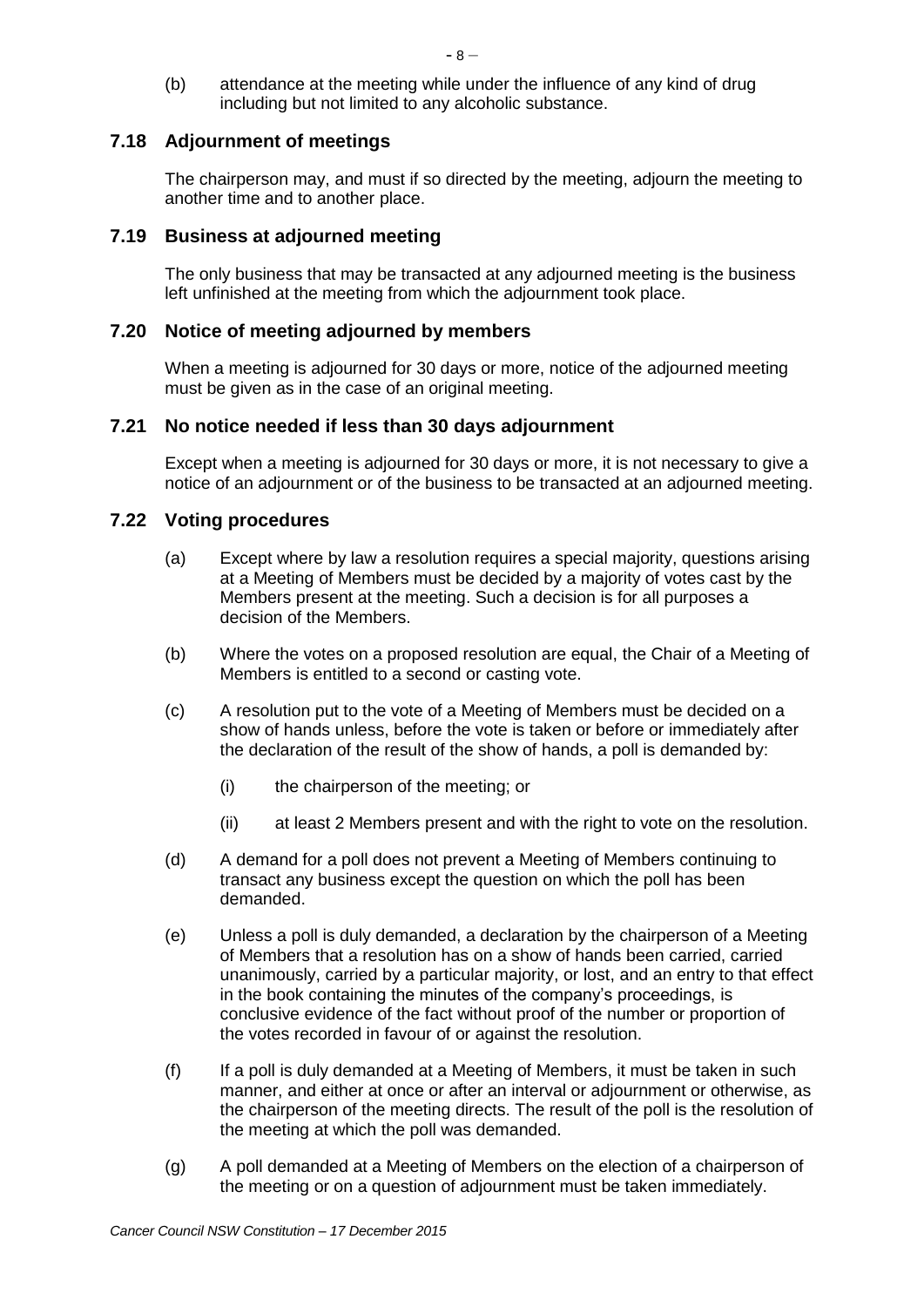- (h) The demand for a poll may be withdrawn.
- (i) If the Company has only one Member, the company may pass a resolution by the Member recording it and signing the record.

# <span id="page-13-0"></span>**7.23 Voting rights**

- (a) At a Meeting of Members each Member present has one vote.
- (b) A proxy, attorney or representative is entitled to a separate vote for each member the person represents, in addition to any vote the person may have as a Member in his or her own right.
- <span id="page-13-1"></span>(c) An objection to the qualification of a person to vote at a Meeting of Members must be raised before or at the meeting at which the vote objected to is given or tendered and referred to the chairperson of the meeting, whose decision is final.
- (d) A vote not disallowed by the chairperson of a meeting under clause [7.23\(c\)](#page-13-1) is valid for all purposes.

# **7.24 Special resolutions**

A special resolution proposing an amendment of the Company's constitution, change of name of the Company and/or voluntary winding up of the Company must be approved by the Directors before its submission to the Members for approval.

# **8. Proxies and representatives**

#### **8.1 Proxies and representatives of Members**

- (a) At meetings of Members each Member entitled to vote may vote in person or by proxy or by attorney, or in the case of a member which is a corporation, by representative.
- (b) A proxy, attorney or representative may be appointed for all Meetings of Members, or for any number of Meetings of Members, or for a particular Meeting of Members.

#### **8.2 Power of person attending as attorney or representative**

Subject to the terms of their appointment, a person attending as a the attorney of a Member or representing a corporation which is a Member has all the powers of a Member.

# **8.3 Appointment of proxies**

A Member may appoint another person as their proxy to attend and vote instead of the Member. A proxy need not be a Member and that person may hold more than one proxy.

# **8.4 Form of proxy**

A document appointing a proxy must be in writing, in any form permitted by the Corporations Act and signed by the Member making the appointment.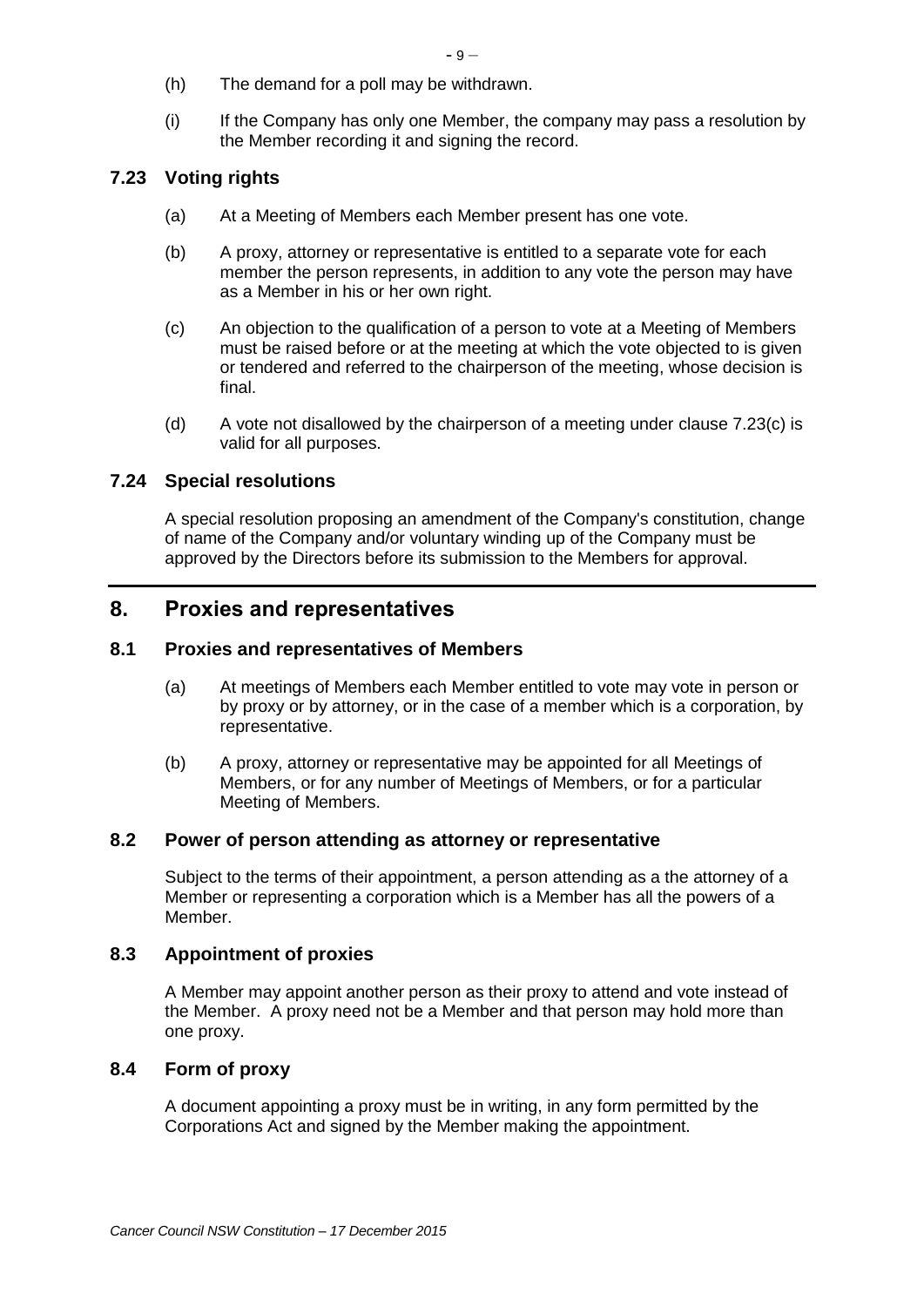# **8.5 Authority of proxies**

A document appointing a proxy may specify the manner in which the proxy is to vote in respect of a particular resolution and, where the document so provides, the proxy is not entitled to vote on the resolution except as specified in the document.

# **8.6 General power of proxy**

Except as expressly provided by the document appointing a proxy, an appointment of a proxy confers authority to do all things that the Member can do in respect of a Meeting of Members, except that the proxy is not entitled to vote on a show of hands, including without limitation, authority:

- (a) to agree to a meeting being convened by shorter notice than is required by the Corporations Act or any applicable law or by this constitution;
- (b) to agree to a resolution being proposed and passed as a special resolution at a meeting of which less than the period of notice required by the Corporations Act or any applicable law has been given;
- (c) to vote on any amendment moved by the proposed resolutions and on any motion that the proposed resolutions not be put or any similar motion;
- (d) to vote on any procedural motion, including any motion to elect the chairperson, to vacate the chair or to adjourn the meeting; and
- (e) to act generally at the meeting.

# <span id="page-14-1"></span>**8.7 Verification of proxies and representatives**

A proxy, attorney or representative may not vote at a Meeting of Members or adjourned meeting unless, before the time for holding the meeting or adjourned meeting at which a proxy proposes to vote, both of the following documents are deposited with the Company by the time set out in clause [8.8:](#page-14-0)

- (a) the document appointing the proxy, attorney or representative and;
- (b) the authority under which the appointment was signed or a certified copy of that authority.

# <span id="page-14-0"></span>**8.8 Time for receipt**

Those documents referred to in clause [8.7](#page-14-1) must be either:

- (a) received at the Office, at a fax number at the Office or at another place, fax number or electronic address specified for that purpose in the notice convening the meeting not less than 24 hours before the time for holding the meeting; or
- (b) produced to the chairperson of the meeting before the proxy, attorney or representative votes.

# **8.9 Proxy for adjourned meeting**

If a Meeting of Members has been adjourned, an appointment and any authority received by the Company prior to the adjournment in accordance with clause [8.8,](#page-14-0) or at least 24 hours before the resumption of the meeting, are effective for the resumed part of the meeting.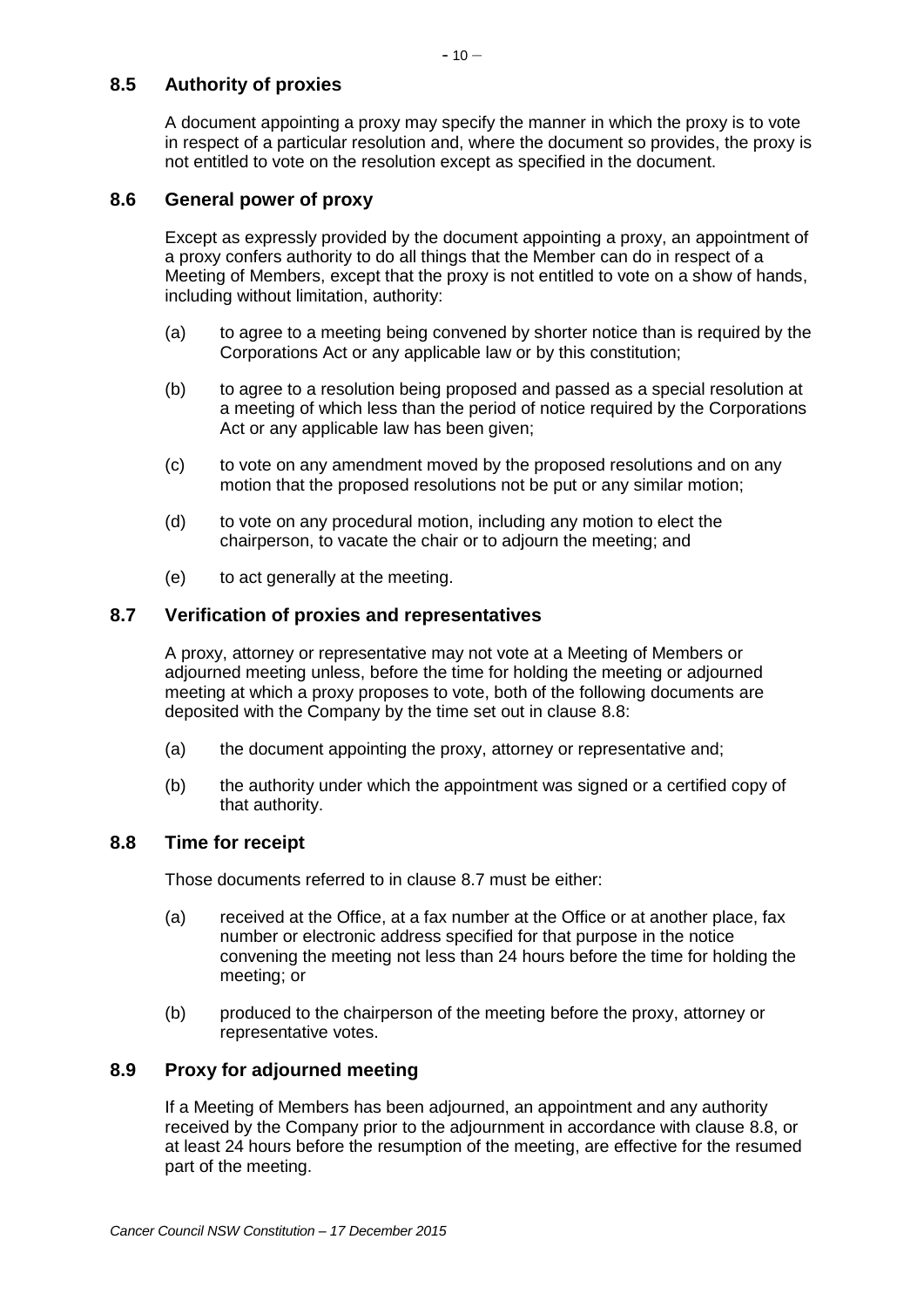# **8.10 Validity of proxies**

A proxy document is invalid if it is not deposited or produced prior to a meeting or a vote being taken as required by this document.

# **8.11 Revocation of appointment of proxy**

A vote given in accordance with the terms of a proxy document or power of attorney is valid despite the occurrence of any one or more of the following events if no intimation in writing of any of those events has been received by the Company at the Office before the commencement of the meeting or adjourned meeting at which the document is used:

- (a) the previous death or unsoundness of mind of the principal; or
- (b) the revocation of the instrument or of the authority under which the instrument was executed.

# **8.12 Member's attendance does not revoke appointment**

The appointment of a proxy or attorney is not revoked by the appointer attending and taking part in the Meeting of Members but, if the appointer votes on a resolution, the person acting as proxy or attorney for the appointer is not entitled to vote, and must not vote, as the appointer's proxy or attorney on the resolution.

# **9. Appointment and retirement of Directors**

# **9.1 Number of Directors**

The number of Directors shall be not less than 7 and not more than 10.

# **9.2 Change in number of Directors**

The Company may, by resolution, increase or reduce the maximum or minimum number of Directors and may also determine in what rotation the increased or reduced number is to go out of office.

# **9.3 Composition of board**

Subject to clause [9.14,](#page-17-0) the Board shall be comprised of the following persons:

- <span id="page-15-1"></span>(a) not more than 6 persons elected by the Members; and
- (b) not more than 4 additional persons appointed by the Board.

# <span id="page-15-2"></span><span id="page-15-0"></span>**9.4 Qualifications of Directors**

- (a) A person is not eligible to be nominated as a Director, or be a Director:
	- i. if that person has been disqualified from managing a corporation under the Corporations Act or disqualified from being a responsible person under the ACNC Act
	- ii. unless that person has their principal place of residence in the State of New South Wales at the time of their appointment as a Director.
- (b) At least two of the Directors must have their principal place of residence outside of the Sydney Region.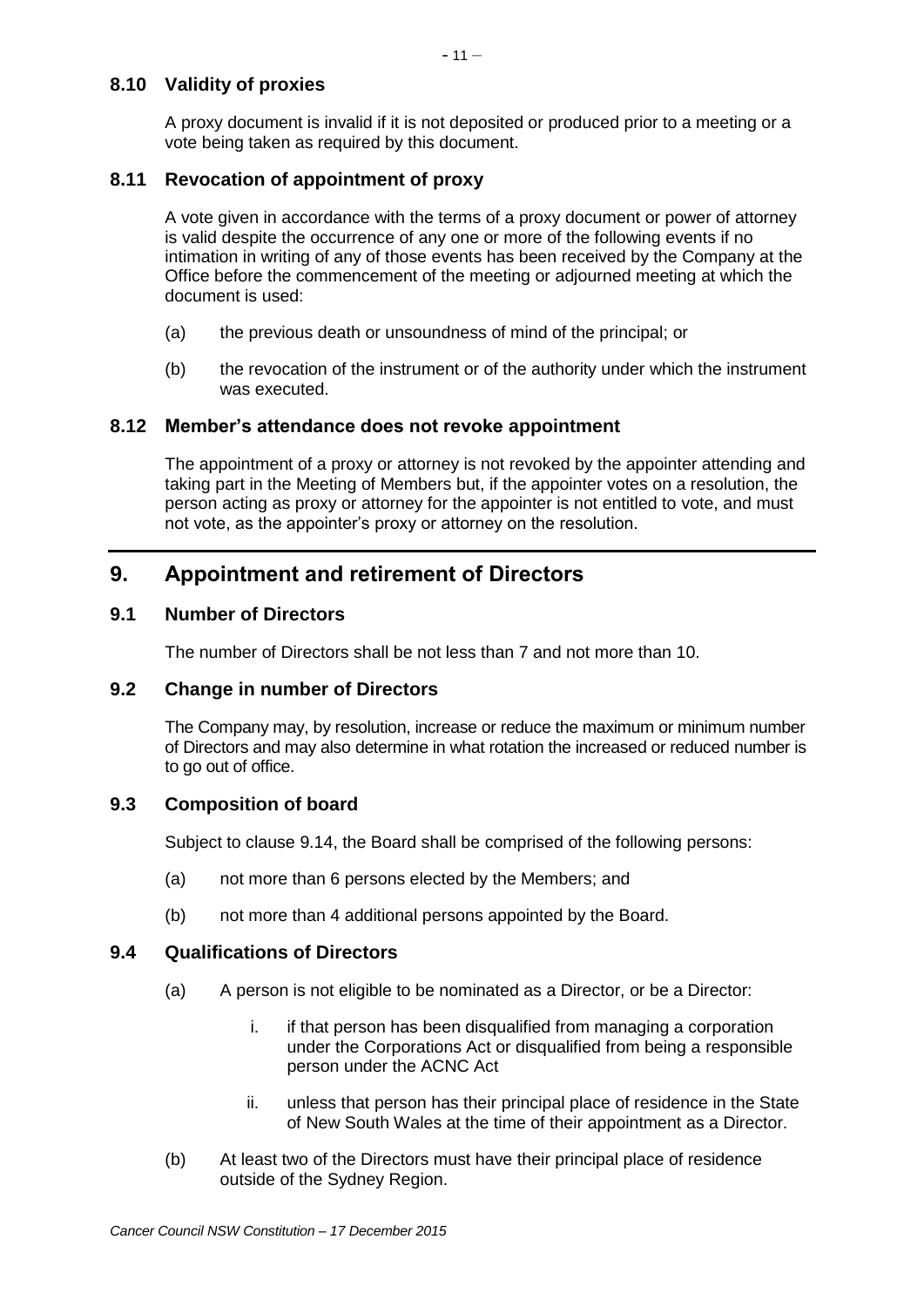# **9.5 No membership qualification**

A person does not have to be a Member to be a Director.

#### **9.6 Qualifications for Appointed Directors**

A person appointed as a Director under clause [9.3\(b\)](#page-15-0) must be a person, who in the opinion of the Board, possesses substantial skills which will enhance the skills mix of the Board of the Company.

#### <span id="page-16-1"></span>**9.7 Employee may not be a director**

An employee of the Company is not eligible for appointment as a Director.

# <span id="page-16-0"></span>**9.8 Term of appointment of Directors**

- (a) Each Director shall hold office:
	- $(i)$  in the case of a Director elected by Members under clause [9.3\(a\),](#page-15-1) for a term expiring at the end of the third annual general meeting following the meeting at which the Director was last elected or re-elected;
	- $(iii)$  in the case of a Director appointed under clause [9.3\(b\),](#page-15-0) for the term specified in the appointment, which shall not exceed 3 years.

On the expiry of a director's term, the Director will be eligible for re-appointment or re-election, provided that no Director may hold office for more than 9 years (whether consecutive or otherwise).

(b) This clause [9.8](#page-16-0) may only be amended by a resolution of the Company approved by a resolution that has been passed by at least 90% of the votes cast by Members entitled to vote on the resolution.

#### **9.9 Retirement**

A Director may retire from office by giving notice in writing to the Company of that Director's intention to retire. A notice of resignation takes effect at the time which is the later of the time of giving the notice to the Company and the expiration of the period, if any, specified in the notice.

# **9.10 Nomination and election of Directors**

The nomination and election of the Directors to fill positions under clause [9.3\(a\)](#page-15-1) shall take place at a Meeting of Members as follows:-

- (a) The Secretary shall call for nominations to fill positions as Directors forty (40) days before the next following Annual General Meeting;
- (b) Subject to clause [9.4\(a\),](#page-15-2) the Directors or any two Members may nominate any person to serve as a Director;
- (c) The nomination, which shall be in writing and signed by the nominee and his proposer and seconder, shall be lodged with the Secretary at least thirty-five (35) days before the next following Annual General Meeting;
- (d) Subject to clause [9.3\(a\),](#page-15-1) the Company may by resolution at a Meeting of Members fill an office vacated by a Director by electing or re-electing an eligible person to that office.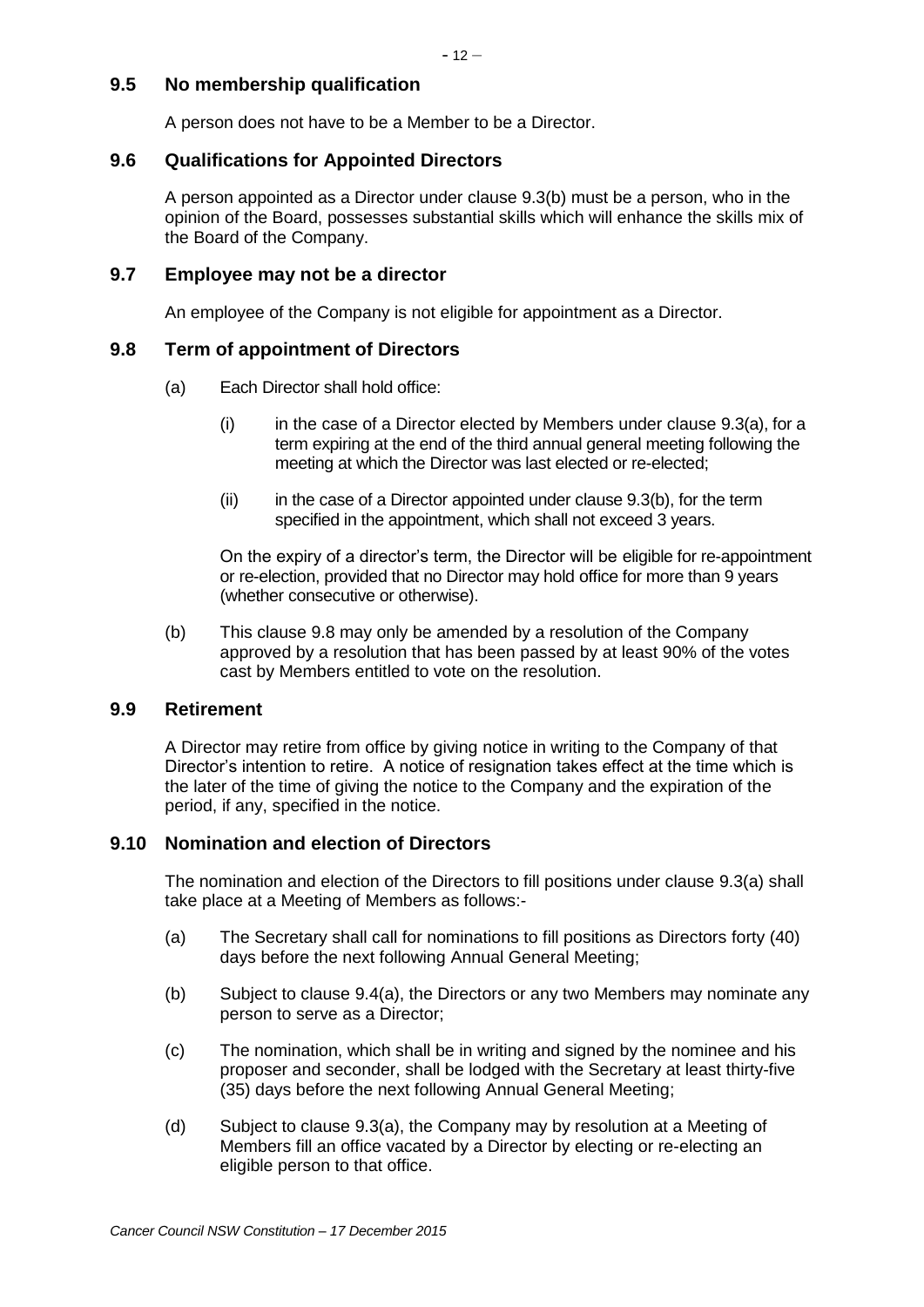# **9.11 Replacement of Appointed Directors at expiration of their term**

On conclusion of the term of an Appointed Director, the Directors may, subject to clause [9.8,](#page-16-0) re-appoint the Director or appoint a replacement Director at their discretion.

#### <span id="page-17-1"></span>**9.12 Appointment of directors to ensure minimum number**

The Directors or the surviving Director may at any time appoint a person to be a Director for the purpose of ensuring that there is at least the minimum number of Directors as required by law and/or to ensure that a quorum exists for meetings of Directors.

# **9.13 Term for directors appointed to ensure minimum number**

A Director appointed under clause [9.12](#page-17-1) holds office only until any casual vacancies in the number of Directors are filled.

#### <span id="page-17-0"></span>**9.14 Casual vacancies**

On vacation of office of a Director, the Directors may:

- (a) if the vacancy is a Director elected under clause [9.3\(a\),](#page-15-1) appoint a director to fill the vacancy for a term expiring at the end of the next Annual General Meeting; and
- (b) if the vacancy is a Director appointed under clause [9.3\(b\),](#page-15-0) appoint a replacement.

#### **9.15 Removal from office**

The Company may, by ordinary resolution at a Meeting of Members, remove a Director from office.

#### **9.16 Vacation of office**

In addition to the circumstances in which the office of a Director becomes vacant by virtue of the Corporations Act or another provision of this document, the office of Director becomes vacant if any of the following occurs:

- (a) if the Director becomes an insolvent under administration;
- (b) if the Director becomes of unsound mind or a person whose person or estate is liable to be dealt with in any way under the law relating to mental health;
- (c) if the Director is absent without the consent of the Directors from the meetings of the Directors held during a continuous period of six months and the Board resolves that the office of that Director be vacated; or
- (d) if the Director becomes prohibited from being a Director by reason of an order made under the Corporations Act of if the Director is disqualified from being a responsible entity under the ACNC Act.

# **9.17 Directors' interests**

(a) A Director must disclose a perceived or actual material conflict of interest to the other Directors.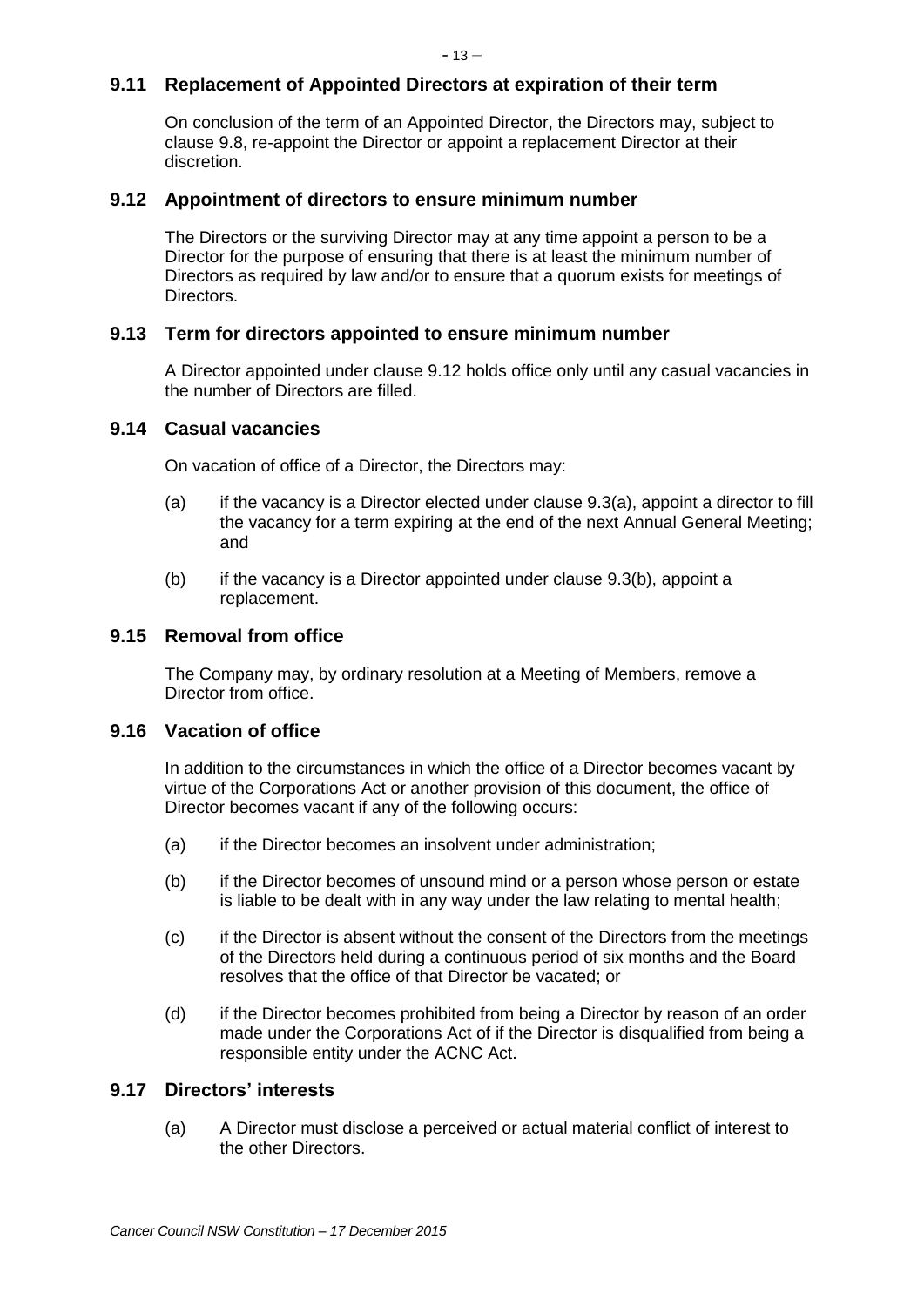- (b) Unless the Directors otherwise decide and where permitted by law, a Director who has a material personal interest in a matter that is being considered at a Directors' meeting must not:
	- (i) be present while the matter is being considered at the meeting; or
	- (ii) vote on the matter.
- (c) The Directors may make a policy or rules relating to disclosure of interests and subsequent requirements of the Directors. Any policy or rules will bind all directors but no act, transaction, agreement, instrument, resolution or other thing with a third party is invalid or voidable only because a Director fails to comply with the policy or rules.
- (d) Subject to clause [9.7,](#page-16-1) a Director is not disqualified from contracting or entering into an arrangement with the Company as vendor, purchaser or in another capacity, merely because the Director holds office as a Director or because of the fiduciary obligations arising from that office.
- (e) A contract or arrangement entered into by or on behalf of the Company in which a Director is in any way interested is not invalid or voidable merely because the Director holds office as a Director or because of the fiduciary obligations arising from that office.
- (f) A Director who is interested in an arrangement involving the Company is not liable to account to the company for any profit realised under the arrangement merely because the Director holds office as a Director or because of the fiduciary obligations arising from that office, provided that the Director complies with applicable disclosure requirements under this constitution, any policy or rules adopted by the Directors, and under the Corporations Act and any other applicable law regarding that interest.

# **10. Directors' remuneration**

#### **10.1 Payment for expenses**

The Directors may be paid all travelling, accommodation, and other expenses properly incurred by them in attending and returning from meetings of the Directors or any committee of the Directors or Meetings of Members or otherwise in the execution of their duties as Directors.

# **10.2 Directors fees**

Subject to clauses [10.3](#page-18-0) and [10.4,](#page-18-1) the Directors are not entitled to any fees for their services as Directors.

#### <span id="page-18-0"></span>**10.3 Payment for services**

A Director who is called upon to perform extra services or to make a special exertion or to undertake executive or other work for the Company beyond or outside of the Director's ordinary duties or is engaged to provide any other service, may be paid a fee for those services, exertions or work.

#### <span id="page-18-1"></span>**10.4 Form of payment of additional sum**

The additional amount may be paid either by fixed sum or other fee determined by the Board and either in addition to or in substitution for the fees or expenses otherwise payable to the Director.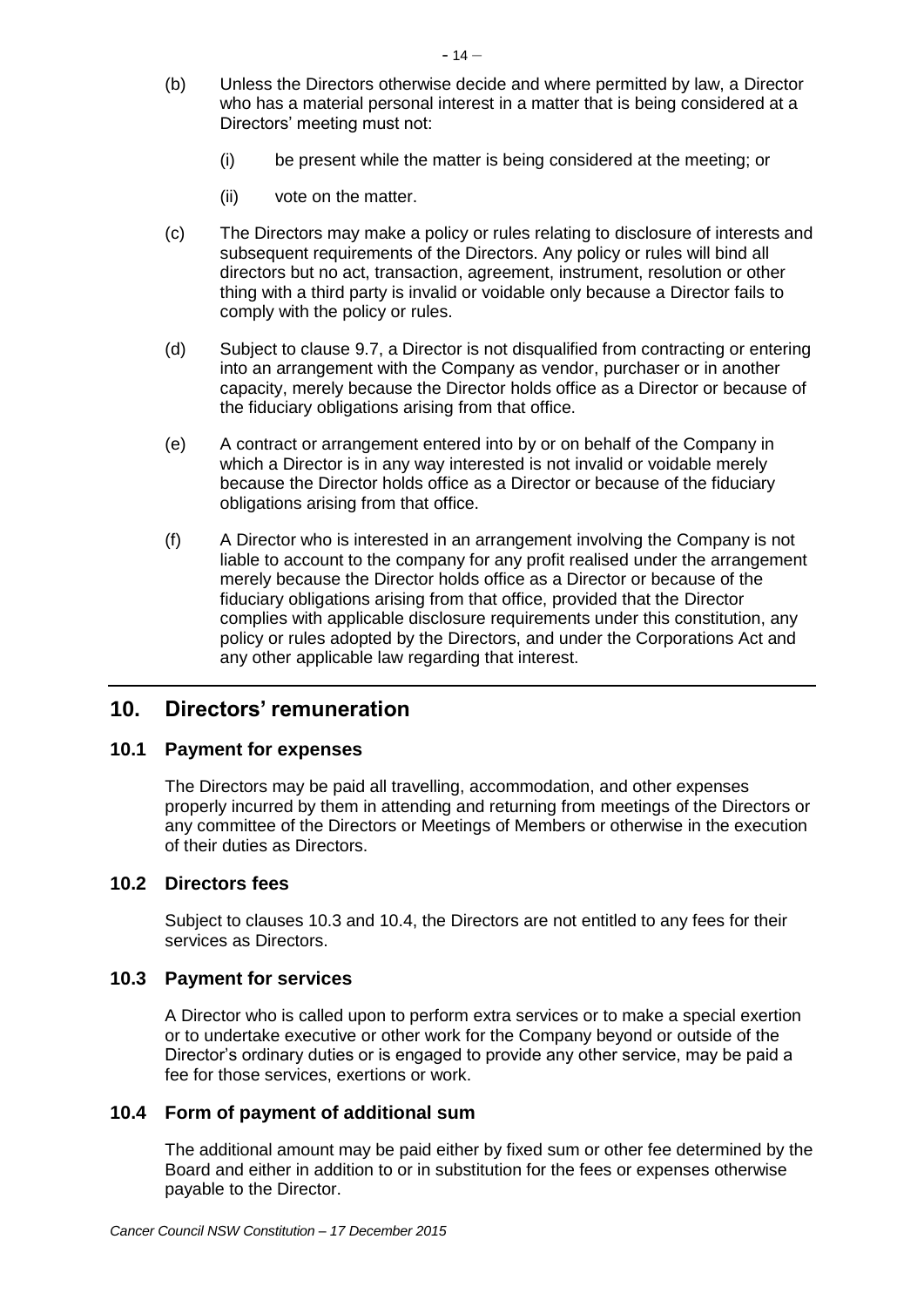# **10.5 Register of payments to Directors**

The Company must maintain a register of payments made to Directors. The register must be available for inspection by the Members during business hours.

# **11. Powers of directors**

The Directors may exercise all those powers of the Company as are not, by the Corporations Act or by this document, required to be exercised by the Members in a Meeting of Members or otherwise.

# **12. Proceedings of directors**

#### **12.1 Convening of Directors' meetings**

Any Director may at any time require the Secretary to convene a meeting of the Board.

#### <span id="page-19-0"></span>**12.2 Notice of Directors' meetings**

- (a) Notice of each meeting of the Directors must be given to each Director (except a Director on leave of absence approved by the directors) at least two business days before the meeting or at another time determined by resolution of the Board.
- (b) The non-receipt of notice of a meeting of Directors by, or a failure to give notice of a meeting of Directors to, a Director does not invalidate any thing done or resolution passed at the meeting if:
	- (i) the non-receipt or failure occurred by accident or error;
	- (ii) the Director has waived or waives notice of that meeting before or after the meeting;
	- (iii) the Director has notified or notifies the Company of his or her agreement to that thing or resolution personally or by post, telephone, fax or other electronic means before or after the meeting; or
	- (iv) the Director attended the meeting.
- (c) Attendance by a person at a meeting of Directors waives any objection which that person may have to a failure to give notice of the meeting.

#### **12.3 Directors may consent to short notice**

Despite the requirement for notice under clause [12.2](#page-19-0) all Directors entitled to receive notice may waive the required period of notice for a particular meeting.

#### **12.4 Mode of meeting for Directors**

A Directors' meeting may be called or held using any technology consented to by all the Directors. The consent may be a standing one. A Director may only withdraw their consent within a reasonable period before the meeting. The Directors may otherwise regulate their meetings as they think fit.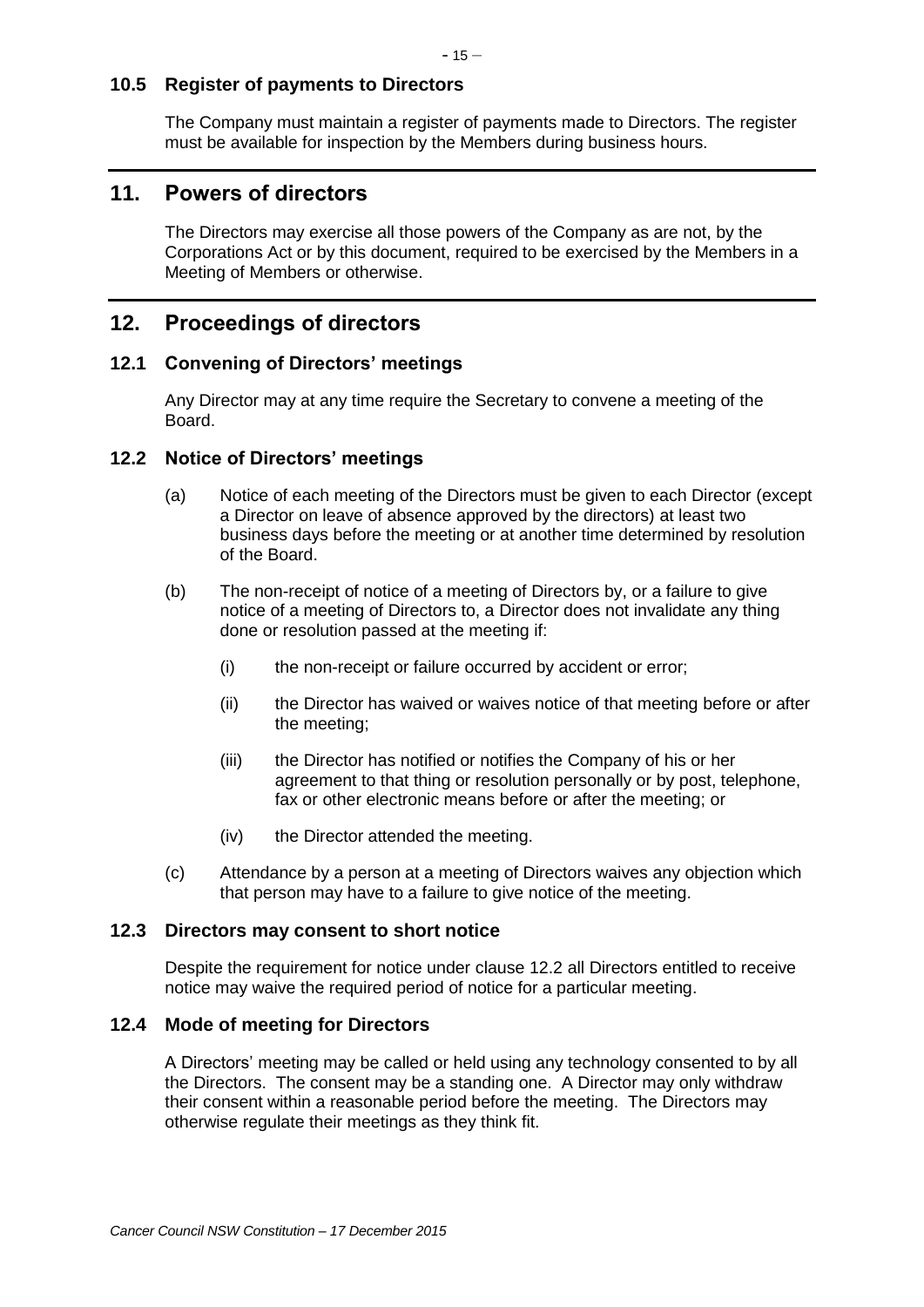# **12.5 Quorum at Directors' meetings**

- (a) No business may be transacted at a meeting of Directors unless a quorum of Directors is present at the time the business is dealt with.
- (b) At a meeting of Directors, the number of Directors whose presence is necessary to constitute a quorum is four or another higher number determined by the Directors.
- (c) If the number of directors in office at any time is not sufficient to constitute a quorum, or is less than the minimum number of directors fixed under this constitution, the remaining directors must act as soon as possible to appoint additional directors, as required, and, until that has happened, may only act if and to the extent that there is an emergency requiring them to act.

# **12.6 Voting at Directors' meetings**

Questions arising at a meeting of the Board must be decided by a majority of votes of Directors present and voting. A decision of the majority is for all purposes a decision of the Board.

# **12.7 Appointment of chairperson of Directors**

The Directors may elect a Director to chair their meetings and determine the period for which the person elected is to hold office.

# **12.8 Directors to elect chair if chairperson not present**

If a chairperson has not been elected, or if at any meeting the chairperson is not present within 15 minutes after the time appointed for holding the meeting or is unwilling to act, the Directors present may choose one of their number to chair the meeting.

# **12.9 Chairperson's vote at Directors meetings**

The chairperson has a second or casting vote at meetings of Directors.

# **12.10 Circumstances where issue may be referred to members**

If there are not enough Directors to form a quorum as a result of a Director having an interest which disqualifies them from voting then one or more of the Directors (including those who have the disqualifying interest in the matter) may call a meeting of the Members and that meeting may pass a resolution to deal with the matter.

# **12.11 Delegation of powers to committee**

Subject to clause [12.12,](#page-20-0) the Board may delegate any of their powers to committees consisting of Directors or other persons.

# <span id="page-20-0"></span>**12.12 Powers that may not be delegated by directors**

The following powers and functions of the Board may not be delegated and must be exercised by the Board:

- (a) receipt and consideration of reports of the Audit Committee and the auditor;
- (b) establishment and membership of committees of the Board;
- (c) appointment of the Chief Executive and selection panels for appointment of the Chief Executive;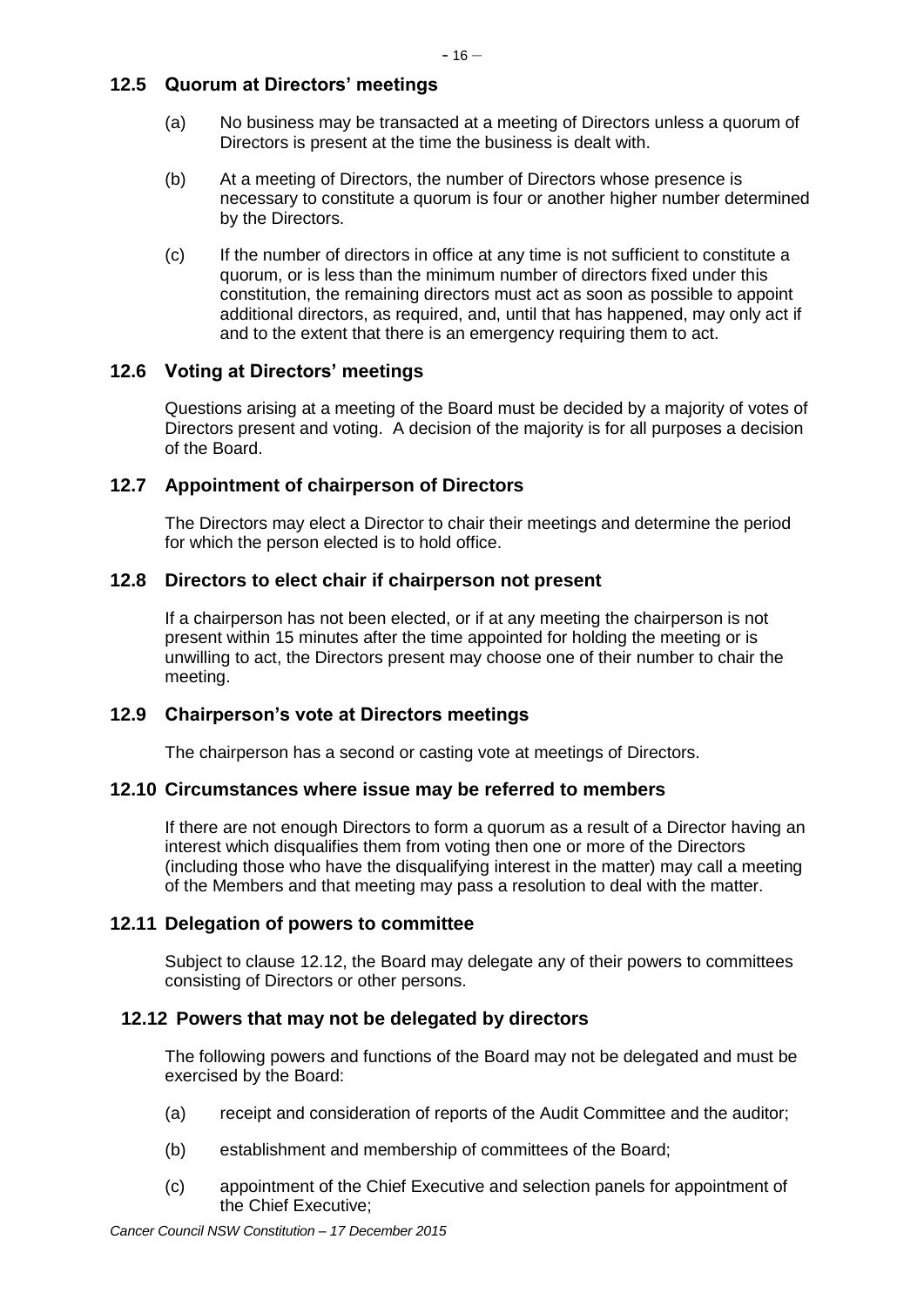- (d) final approval of grants for research;
- (e) acquisition, sale, mortgaging or otherwise disposing or dealing with real property.

# **12.13 Power of committee**

The exercise of a power by a committee in accordance with this document is to be treated as the exercise of that power by the Directors.

# **12.14 Committee bound to conform to board directions**

In the exercise of any powers delegated to it, a committee formed by the Board must conform to the directions of the Board.

# **12.15 Audit committee**

The Board must establish and maintain an Audit Committee.

# **12.16 Proceedings of committees**

Except as provided in a direction of the Board, the meetings and proceedings of a committee formed by the Board must be governed by the charter for the committee approved by the Board.

# **12.17 Validity of acts of Directors**

All acts done by a meeting of the Board or of a committee of Directors or by a person acting as a Director are valid even if it is later discovered that there is a defect in the appointment of a person to be a Director or a member of the committee or that they or any of them were disqualified or were not entitled to vote.

# **12.18 Minutes**

The Board must cause minutes of all proceedings of Meetings of Members, meetings of the Board, meetings of committees formed by the Board and resolutions passed by directors without a meeting, to be entered, within one month after the relevant meeting is held, in books kept for the purpose.

# **12.19 Form of minutes**

The Directors must cause all minutes, except resolutions in writing treated as determinations of the Board, to be signed within a reasonable time by the chairperson of the meeting at which the proceedings took place or by the chairperson of the next succeeding meeting.

# **12.20 Resolution in writing**

A resolution in writing signed or consented to by all Directors, excluding Directors who have been given leave of absence or who disqualify themselves from considering the resolution in question, is to be treated as a determination of the Board passed at a meeting of the Board duly convened and held, provided that the directors who sign or consent to the resolution would have constituted a quorum at a directors' meeting held to consider that resolution.

# **12.21 Form of consent to resolution**

A director may consent to a resolution by:

*Cancer Council NSW Constitution – 17 December 2015* (a) signing the document containing the resolution (or a copy of that document);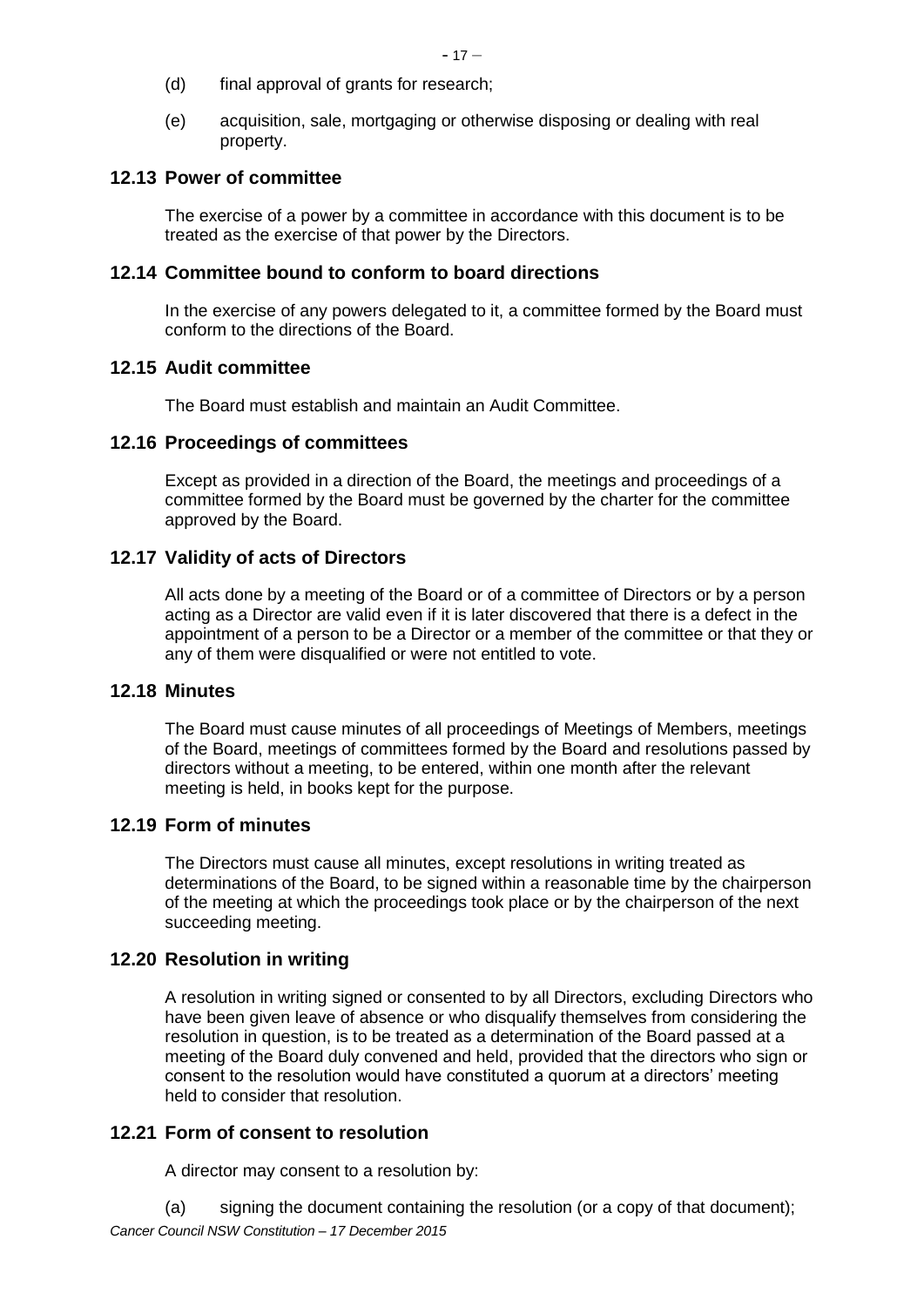- (b) giving to the Company at its registered office a written notice (including by fax or other electronic means) addressed to the Secretary or to the chairperson of Directors signifying consent to the resolution and either setting out its terms or otherwise clearly identifying them; or
- (c) telephoning the Secretary or the chairperson of Directors and signifying assent to the resolution and clearly identifying its terms.

# **12.22 Electronic documents**

The document or documents may be generated by electronic means (including by facsimile and email) and a document bearing a facsimile of a signature or the registered email address of the Director is to be treated as signed by the Director.

# **13. Secretary**

# **13.1 Appointment of secretary**

The Directors may appoint one or more Secretaries and may at any time terminate the appointment or appointments. The Chief Executive (however this position is titled) of the Company may not be appointed as a Secretary of the Company.

# **13.2 Terms of appointment of secretary**

The Directors may determine the terms and conditions of appointment of a Secretary, including remuneration. Any one of the Secretaries may carry out any act or deed required by this document, the Corporations Act or by any other statute to be carried out by the secretary of the Company.

# **14. Indemnity and insurance**

# <span id="page-22-0"></span>**14.1 Indemnity**

Every officer and past officer of the Company may be indemnified by the Company, to the fullest extent permitted by law, against a liability incurred by that person as an officer of the Company or a subsidiary of the Company, including without limitation legal costs and expenses incurred in defending an action.

# **14.2 Insurance premiums**

The Company may, to the fullest extent permitted by law, pay the premium on a contract insuring a person who is or has been an officer of the Company against liabilities described in clause [14.1.](#page-22-0)

# **15. Seals and execution of documents**

# **15.1 Custody of Seal**

If the Company has one, the Directors must provide for the safe custody of the Seal.

# **15.2 Execution of documents**

The Company may execute a document by affixing the Seal to the document where the fixing of the Seal is witnessed by any of the following:

(a) by two Directors;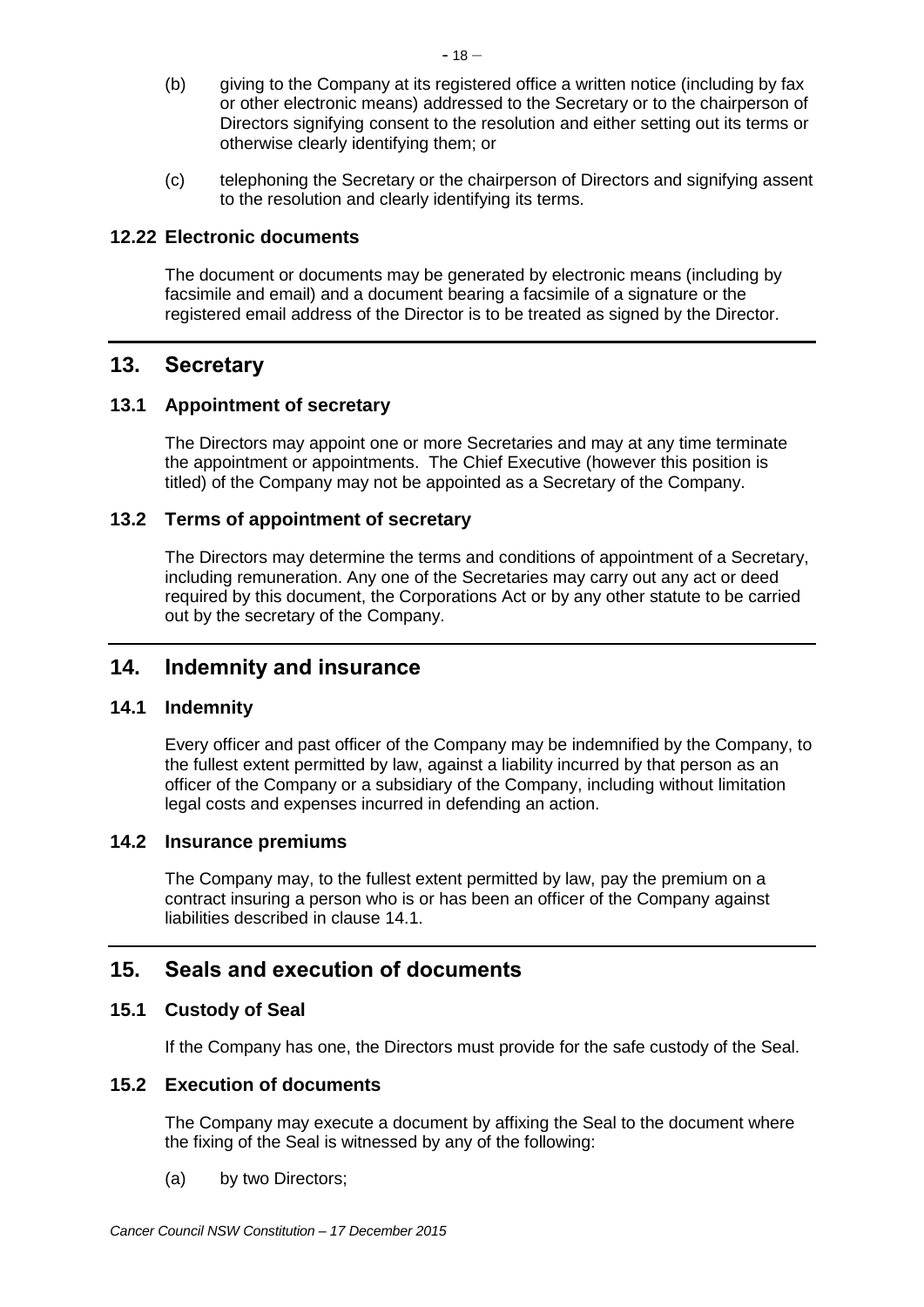- (b) by a Director and the Secretary; or
- (c) by a Director and some other person appointed by the Directors for the purpose.

# **15.3 Execution without seal**

The Company may execute a document without the use of a seal if the document is signed by either of the following:

- (a) by two Directors; or
- (b) by a Director and a Secretary.

# <span id="page-23-1"></span>**16. Gift Fund requirements**

# **16.1 Company to maintain a Gift Fund**

For so long as it seeks or has obtained endorsement as a DGR from the Australian Taxation Office, or the Company is named as a DGR in ITAA 97, the Company must maintain a management account (**Gift Fund**):

- (a) to identify and record Gifts and Deductible Contributions;
- (b) to identify and record any money received by the company because of those Gifts and Deductible Contributions; and
- (c) that does not record any other money or property.

# **16.2 Limits on use of Gift Fund**

The company must use the Gift Fund only for its Principal Purpose.

# <span id="page-23-2"></span><span id="page-23-0"></span>**16.3 Revocation of deductible gift recipient endorsement**

- (a) Despite clause [17,](#page-24-0) upon:
	- (i) the winding up of the company; or
	- (ii) the company ceasing to be endorsed as a deductible gift recipient under Subdivision 30-BA of ITAA 97,

whichever is earlier, any surplus Gifts and Deductible Contributions and money received by the company because of those Gifts and Deductible Contributions must be transferred to an institution:

- (iii) which is charitable at law;
- (iv) whose constitution prohibits distributions or payments to its members and directors (if any) to an extent at least as great as is outlined in clause [6;](#page-8-2) and
- (v) gifts which are deductible under Division 30 of ITAA 97 on the basis that the recipient of the gift is characterised as a health promotion charity as described in item 1.1.6 of the table in section 30-20.
- (b) The identity of the institution referred to in clause [16.3\(a\)](#page-23-0) must be decided by the directors, or if the directors do not wish to decide or do not decide, it must be decided by the members by ordinary resolution at or before the time of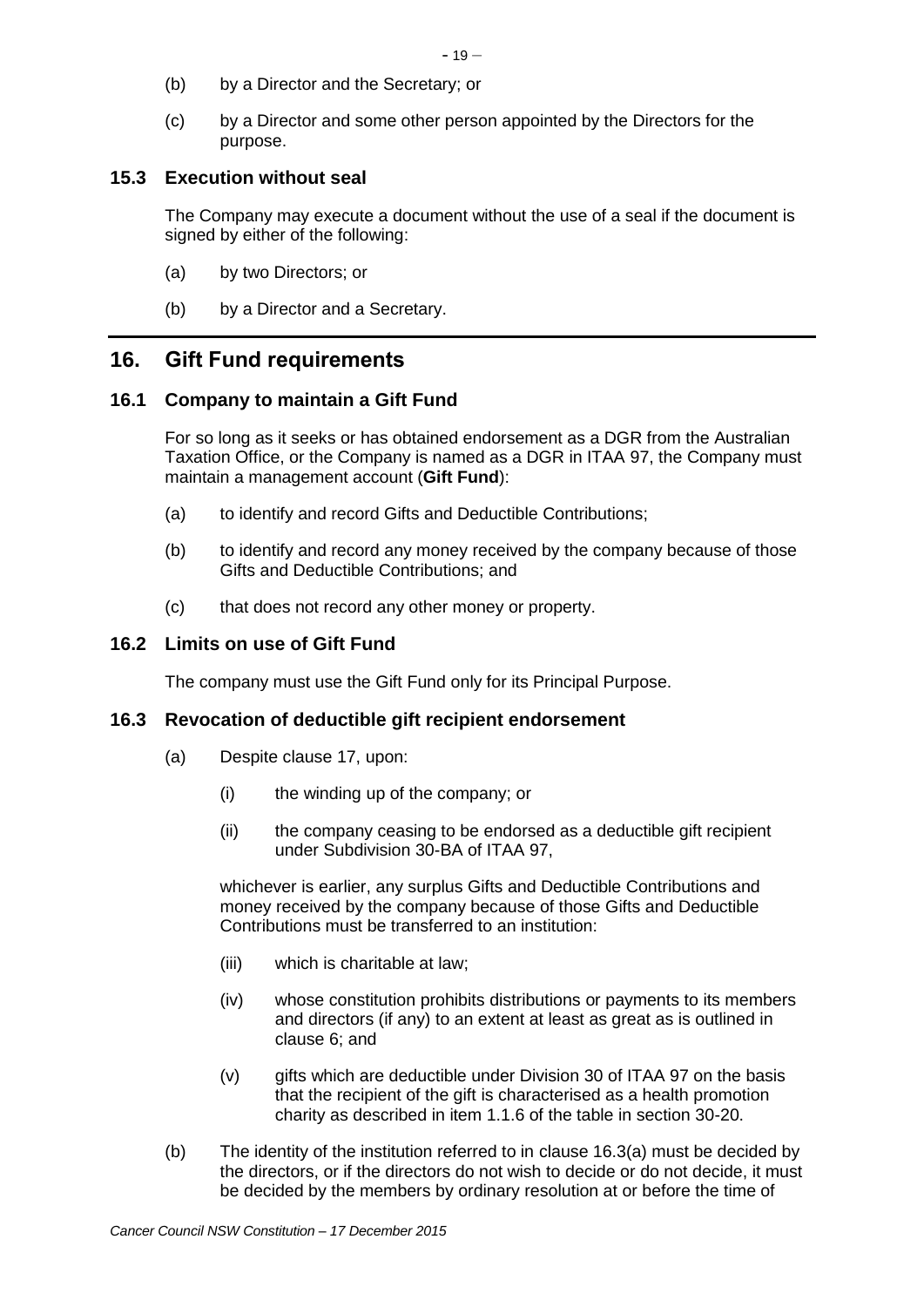winding up of the company and, if the members do not decide, by the Supreme Court of New South Wales.

# **16.4 Receipts**

Receipts for Gifts or Deductible Contributions must state the information required in the applicable provisions of section 30-228 of the ITAA 97.

#### **16.5 Definitions**

In clauses [16](#page-23-1) and [17](#page-24-0) the following definitions apply:

**Deductible Contribution** means a contribution of money or property as described in item 7 or item 8 of the table in section 30-15 of the ITAA 97 in relation to a fundraising event held for the Principal Purpose of the Company.

**DGR** means a 'deductible gift recipient' within the meaning of section 30-227 of ITAA 97.

**Gift** means a gift to the Company as described in item 1 of the table in section 30-15 of the ITAA 97.

**Gift Fund** means a fund that is maintained for the Principal Purpose.

**ITAA 97** means Income Tax Assessment Act 1997 (Cth).

**Principal Purpose** means the purposes of the Company as reflected in the objects of the Company specified in clause [2,](#page-5-0) or any of those purposes.

# <span id="page-24-0"></span>**17. Surplus assets on winding up or dissolution**

# <span id="page-24-1"></span>**17.1 Organisations to whom assets may be transferred**

Subject always to clause [16.3,](#page-23-2) upon the winding up or dissolution of the Company, any remaining property after satisfaction of all debts and liabilities, will not be paid to or distributed among the Members, but will be given or transferred to some other institution or company which satisfies all of the following requirements:

- (a) It has objects similar to the objects of the Company;
- (b) It is a DGR; and
- (c) Its constituent documents prohibit the distribution of its income and property among its members on terms substantially to the effect of clause [6.](#page-8-2)

# **17.2 Determining the identity of the organisation**

The identity of the institution or company referred to in clause [17.1](#page-24-1) must be decided by the Directors or, if the Directors do not wish to decide, it is to be determined by the Members by ordinary resolution at or before the time of winding up or dissolution of the Company and, in default of any determination, by the Supreme Court of New South Wales.

# **18. Accounts, audit and records**

# **18.1 Accounts**

*Cancer Council NSW Constitution – 17 December 2015* The Directors must cause proper accounting and other records to be kept in accordance with the Corporations Act. The Directors must distribute copies of every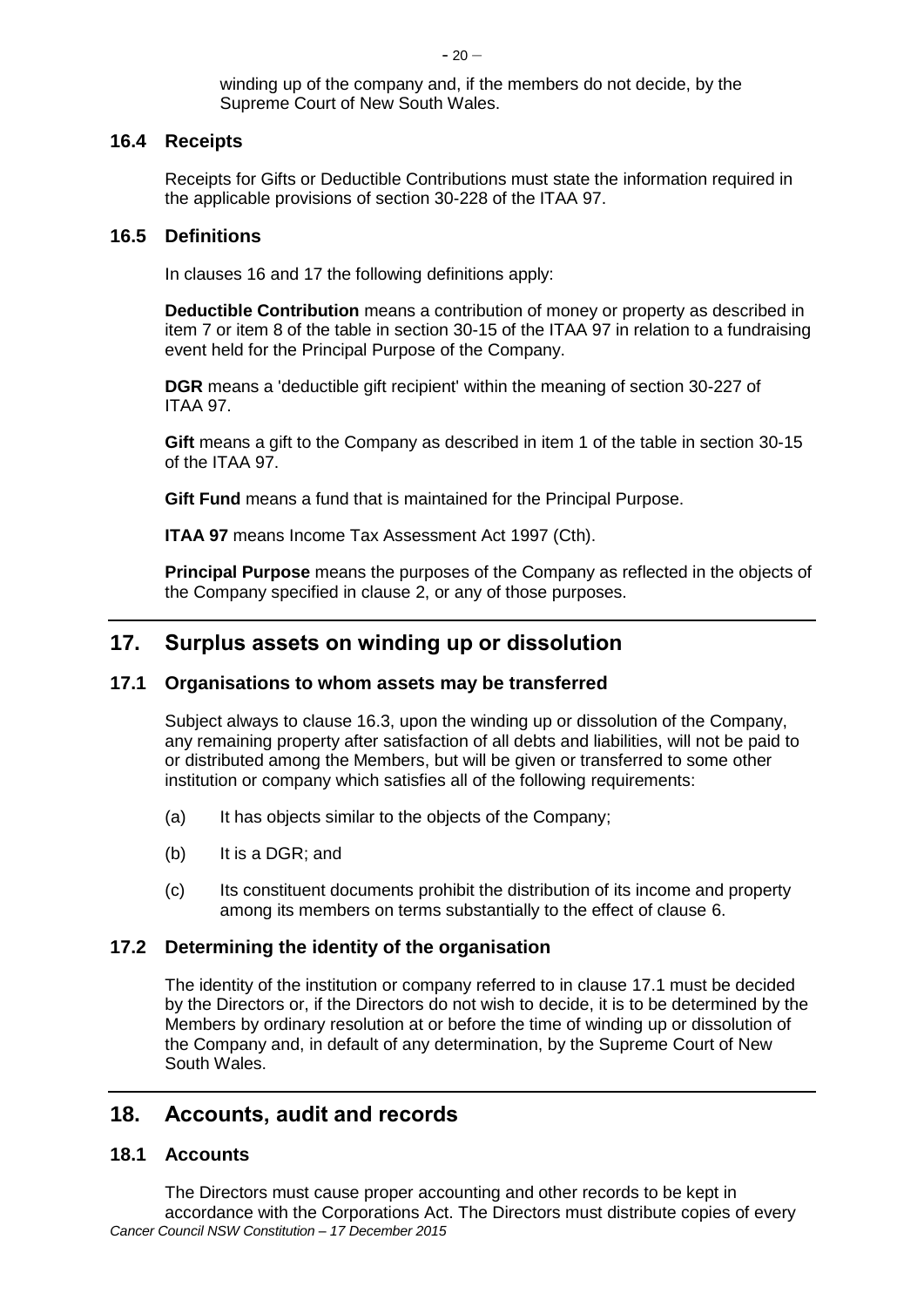profit and loss account and balance sheet (including every document required by law to be attached thereto) as required by the Corporations Act.

# **18.2 Audit**

To the extent required by law, a registered company auditor must be appointed. The remuneration of the auditor must be fixed and the auditor's duties regulated in accordance with applicable laws and standards.

# **18.3 Rights of Inspection**

Subject to the Corporations Act, the Board shall determine whether and to what extent, and at what times and places and under what conditions, the accounting records and other documents of the Company or any of them are open to the inspection of Members other than Directors, and a Member other than a Director does not have the right to inspect any document of the Company except as provided by law or authorised by the Directors or by the Company in a Meeting of Members.

# **19. Notices**

#### **19.1 Persons authorised to give notices**

A notice by either the Company or a Member in connection with this document may be given on behalf of the Company or Member by a solicitor, director or company secretary of the Company or Member.

#### **19.2 Form of signature on notice**

The signature of a person on a notice given by the Company may be written, printed or stamped.

#### **19.3 Method of giving notices**

In addition to the method for giving notices permitted by statute, a notice by the Company or a Member in connection with this document may be given to the addressee by any of the following means:

- (a) by delivering it to a street address of the addressee.
- (b) by sending it by prepaid ordinary post (airmail if outside Australia) to a street or postal address of the addressee.
- (c) by sending it by facsimile or e-mail to the facsimile number or e-mail address of the addressee.

#### **19.4 Addresses for giving notices to Members**

The street address or postal address of a Member is the street or postal address of the Member shown in the Register.

#### **19.5 Member may specify facsimile or email address**

The facsimile number or email address of a Member is the number which the Member may specify by written notice to the Company as the facsimile number or email address to which notices may be sent to the Member.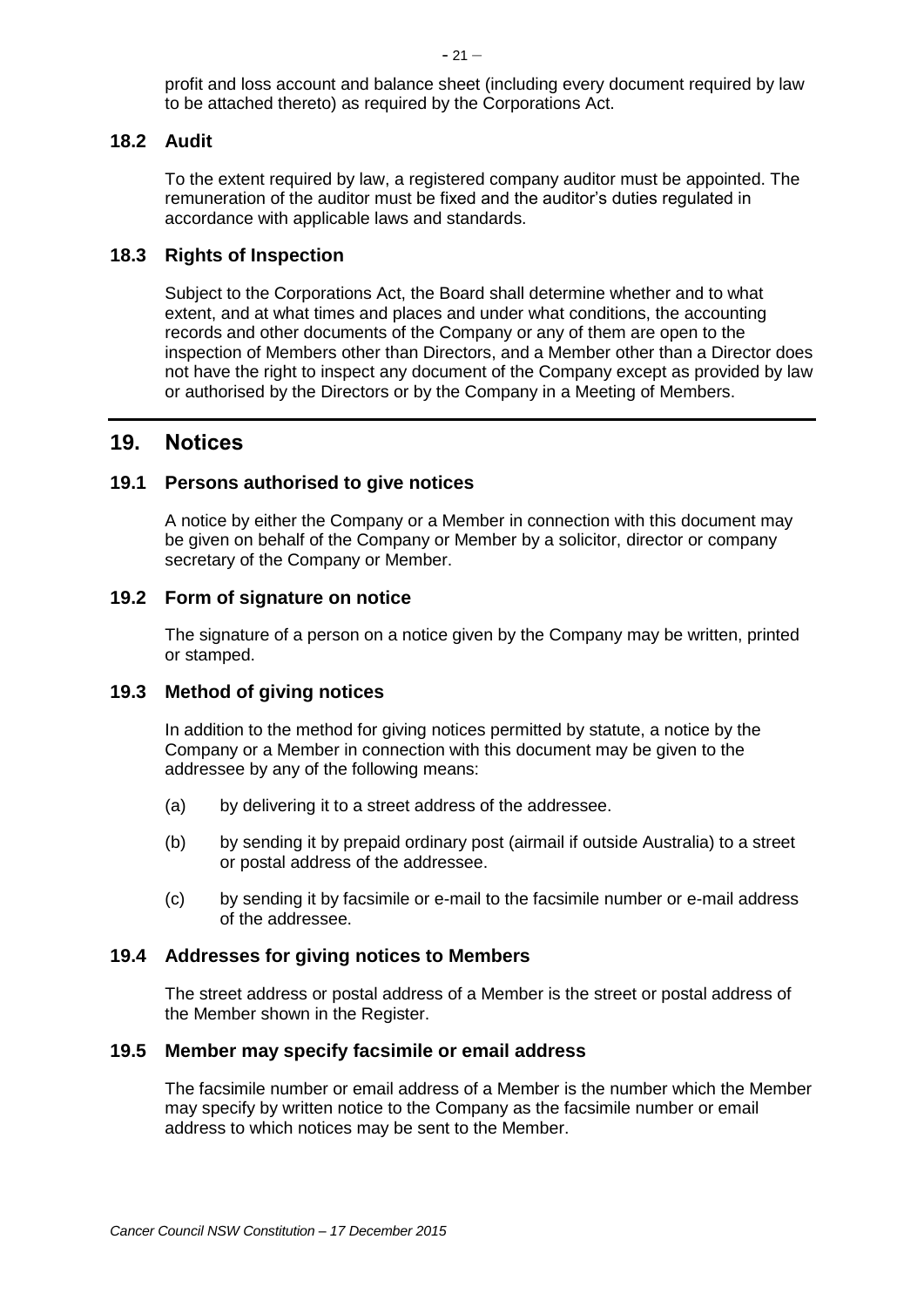# **19.6 Death or bankruptcy of member**

If a person is entitled to a membership in consequence of the death or bankruptcy of a Member, until that person gives notice to the Company of an address for the giving of notices, the address of that person is the address of the deceased or bankrupt Member.

# **19.7 Address for giving notices to the Company**

The street and postal address of the Company is the Office.

# **19.8 Company may specify facsimile or email address**

The facsimile number or e-mail address of the Company is the number which the Company may specify by written notice to the Members as the facsimile number or email address to which notices may be sent to the Company.

# **19.9 Time notice is given**

A notice including a notice of meeting given in accordance with this document is to be taken as given, served and received at the following times:

- (a) if delivered in writing to the street address of the addressee, at the time of delivery.
- (b) if it is sent by post to the street or postal address of the addressee, on the 2nd (5th if outside Australia) business day after posting.
- (c) if sent by facsimile or email to the facsimile number or email address of the addressee, at the time transmission is completed.

# **19.10 Proof of giving notices**

The sending of a notice by facsimile or e-mail and the time of completion of transmission may be proved conclusively by production of the relevant one of the following:

- (a) a transmission report by the facsimile machine from which the notice was transmitted which indicates that a facsimile of the notice was sent in its entirety to the facsimile number of the addressee.
- (b) in the case of a notice given by e-mail by the Company, a print out of a verification notice, log entry or other confirmation by the electronic messaging system from which the notice was sent.
- (c) In the case of a notice given by e-mail to the Company, a print out of an acknowledgment of receipt of the e-mail.

#### **19.11 Persons entitled to notice of meeting**

Notice of every Meeting of Members must be given by a method authorised by this document to all of the following persons:

- (a) every Member;
- (b) every Director;
- (c) every person (if any) entitled to a membership in consequence of the death or bankruptcy of a Member who, but for the Member's death or bankruptcy, would be entitled to receive notice of the meeting; and
- (d) the auditor for the time being of the Company, if any.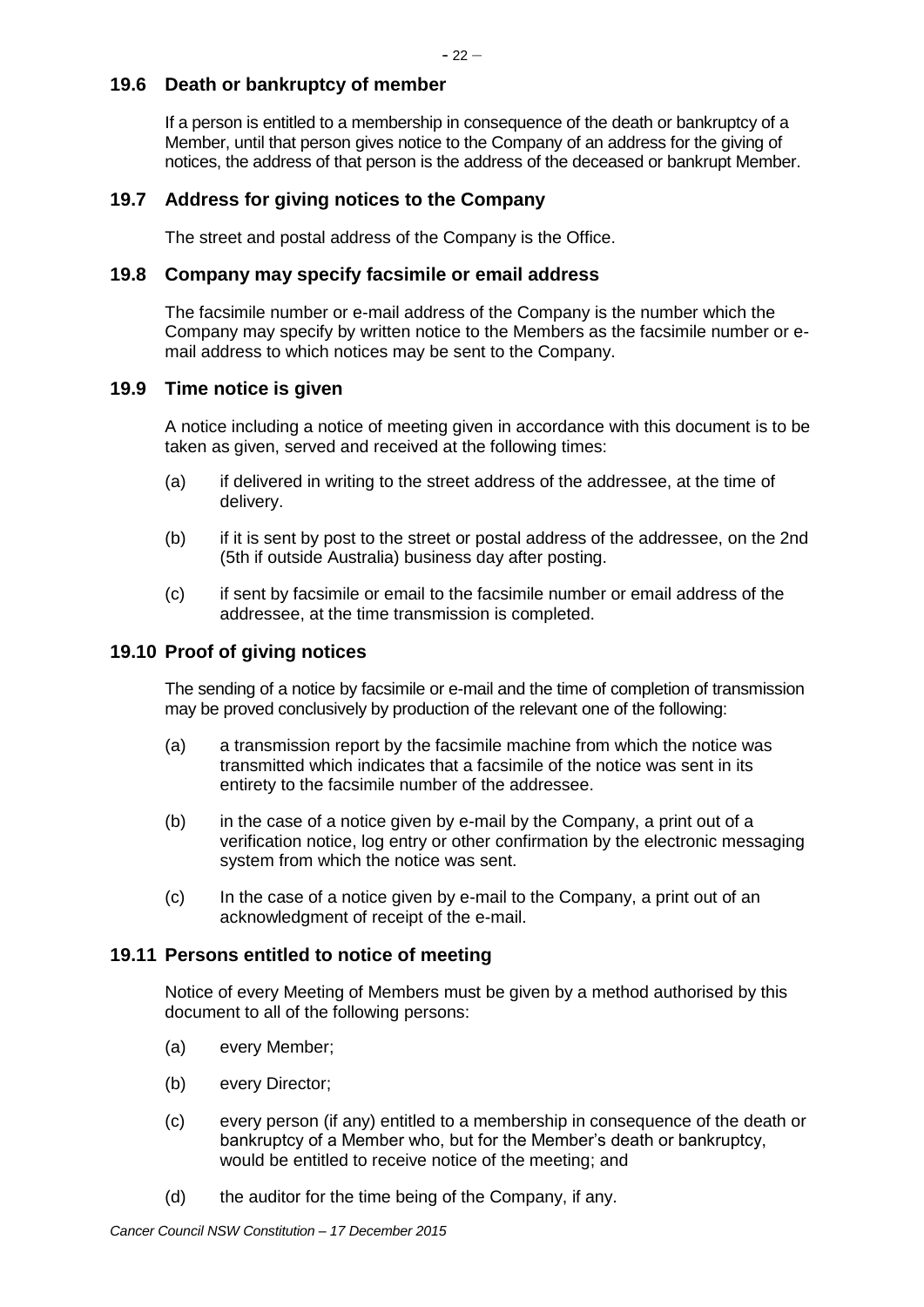#### **19.12 No other person entitled to notice**

No other person is entitled to receive notices of Meetings of Members.

# **20. Definitions and Interpretation**

# **20.1 Definitions**

In this document the following definitions apply:

**ACNC Act** means the *Australian Charities and Not for Profit Commission Act 2012* (Cth) and all regulations made under that Act.

**Appointed Director** means a director appointed by the Board under clause [9.3\(b\).](#page-15-0)

**Board** means the board of Directors of the Company.

**Company** means The Cancer Council NSW ACN 116 463 846.

**Corporations Act** means the Corporations Act 2001 (Cth).

**Director** means a person appointed or elected to perform the duties of a director of the Company.**Meeting of Members** means a general meeting of the Company.

**Member** means a person whose name is entered in the Register as a member of the Company.

**Office** means the registered office of the Company.

**Ordinary Member** means a person admitted by the Directors as an Ordinary Member of the Company.

**Register** means the register of Members kept by the Company under the Corporations Act 2001.

**Seal** means, if the Company has one, the common seal of the Company.

**Secretary** means a person appointed to perform the duties of a secretary of the Company.

**Sydney Region** means the local government areas comprising the region defined as the Sydney Region by the NSW Department of Planning.

#### **20.2 Interpretation**

In this document, unless the context otherwise requires:

- (a) A reference to any law or legislation or legislative provision includes any statutory modification, amendment or re-enactment, and any subordinate legislation or regulations issued under that legislation or legislative provision, in either case whether before, on or after the date of this document.
- (b) A reference to any agreement or document is to that agreement or document as amended, novated, supplemented or replaced from time to time.
- (c) A reference to a clause, part, schedule or attachment is a reference to a clause, part, schedule or attachment of or to this document.